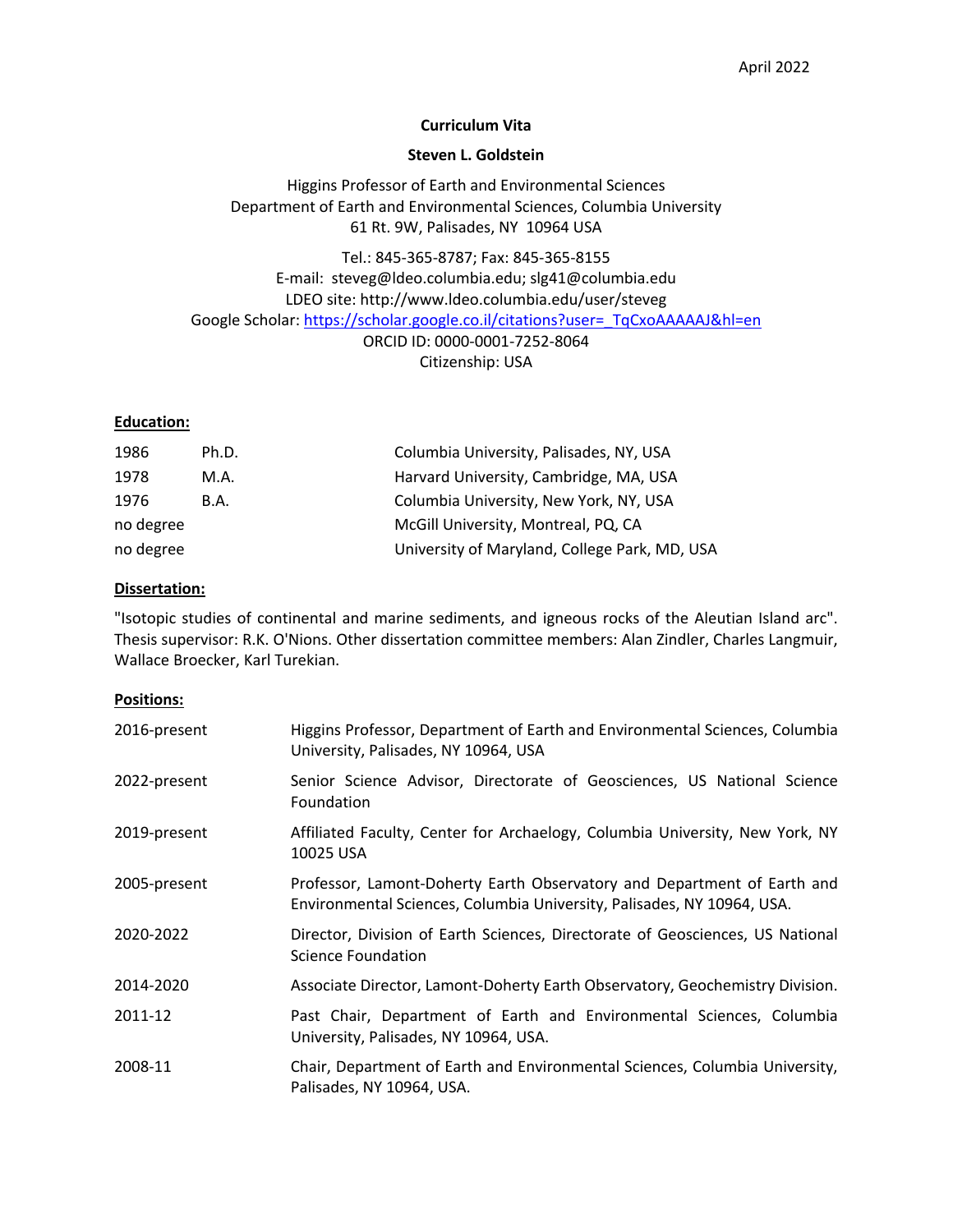| 2006-08          | Associate Chair, Department of Earth and Environmental Sciences, Columbia<br>University, Palisades, NY 10964, USA.                                            |
|------------------|---------------------------------------------------------------------------------------------------------------------------------------------------------------|
| 1998-05          | Associate Professor, Lamont-Doherty Earth Observatory and Department of<br>Earth and Environmental Sciences, Columbia University, Palisades, NY 10964<br>USA. |
| 1996-98          | Assistant Professor, Lamont-Doherty Earth Observatory and Department of<br>Earth and Environmental Sciences, Columbia University, Palisades, NY 10964<br>USA. |
| 1985-96          | Staff Scientist, Max-Planck Institut für Chemie, Department of Geochemistry,<br>Mainz, Germany.                                                               |
| 1984-85          | Research assistant, Department of Earth Sciences, University of Cambridge,<br>Cambridge, UK.                                                                  |
| 1978-82, 1984-85 | Graduate student, Department of Geological Sciences, Columbia University,<br>New York, NY, USA.                                                               |
| 1976-78          | Graduate student, Department of Geological Sciences, Harvard University,<br>Cambridge, MA USA.                                                                |

# **Professional Organizations:**

American Geophysical Union European Association of Geochemistry European Geosciences Union Geochemical Society Geological Society of America

## **Honors:**

- 2022: Great Teacher Award, Society of Columbia Graduates
- 2021: Visiting Professor Fellowship, Hebrew University of Jerusalem (virtual due to COVID-19)
- 2018: Norman L. Bowen Award, American Geophysical Union
- 2018: Visiting Professor Fellowship, Institut de Physique du Globe de Paris
- 2017: Fellow of the Geochemical Society and European Association of Geochemistry
- 2013: Lady Davis Fellowship, Hebrew University of Jerusalem
- 2010: Columbia University Lenfest Distinguished Faculty Award
- 2009: Fellow of the American Geophysical Union
- 2005: Excellence in Teaching Award, awarded by the Graduate Student Committee of the Department of Earth and Environmental Sciences, Columbia University*.*

# **Professional Activities/Community Service:**

Chemical Geology, Editorial Advisory Board, 1990-2002. Earth and Planetary Science Letters, Editorial Advisory Board, 1991-2004. Journal of Geophysical Research-Solid Earth, Associate Editor, 1995-1997.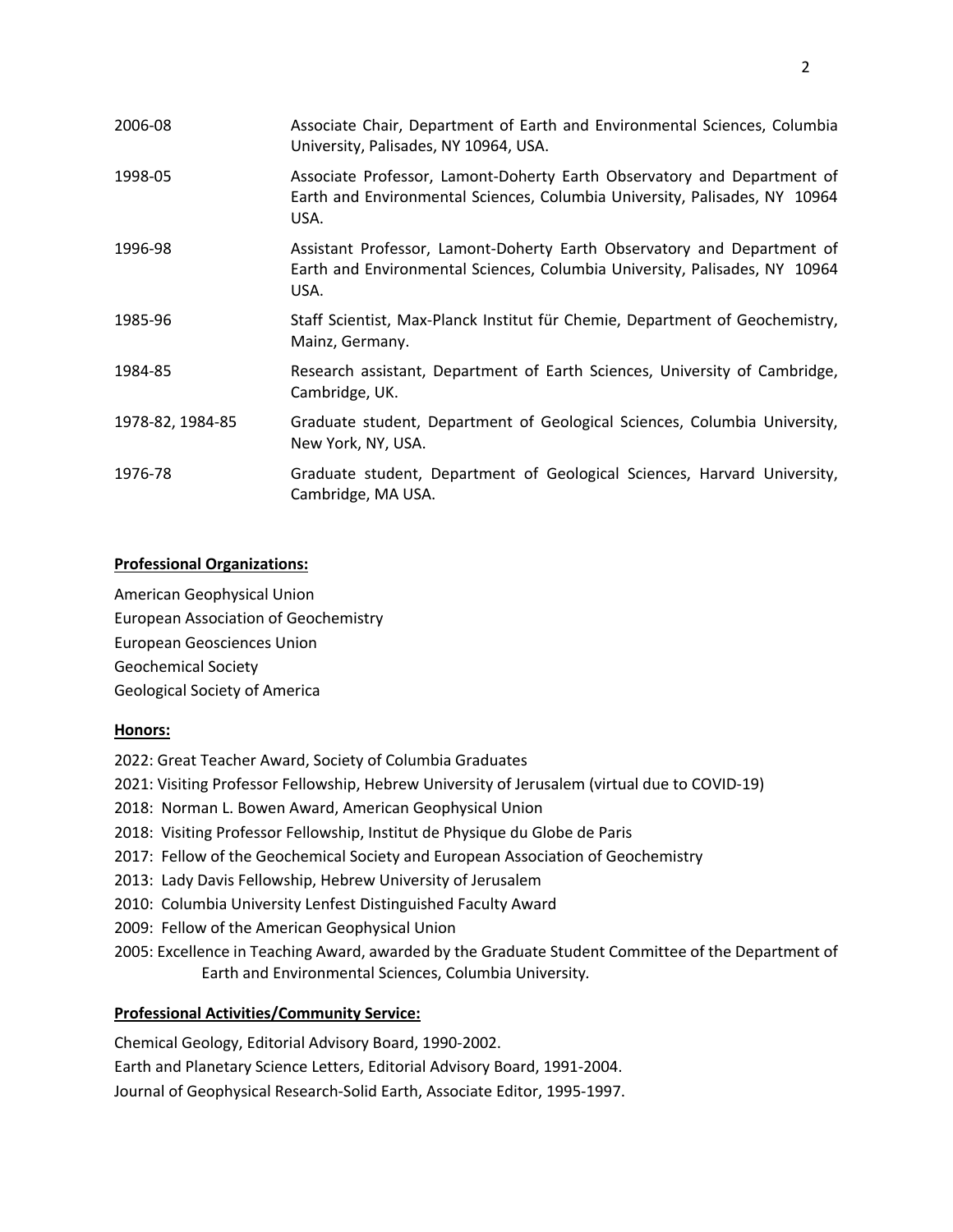FUMAGES (NSF Workshop on the Future of Marine Geosciences), 1996.

Harry H. Hess Medal Committee, American Geophysical Union, 1998-1999.

Search Committee, Curator of Meteorites, American Museum of Natural History, 1999-2000.

Geochimica et Cosmochimica Acta, Associate Editor, 2000-2002.

Chemical Geology, Editor-in Chief, 2002-2009.

Co-Organizer, ICDP (International Continental Drilling Program) Workshop on Deep Drilling in the Dead Sea, January 2002, Potsdam, Germany.

NSF Workshop on Cyberinfrastructure (CI) for the Integrated Solid Earth Sciences (ISES), March 2003.

Cyberinfrastructure for the Integrated Solid Earth Sciences Initiative (ISES-CI), Member.

SAMPLES (**S**ample **A**rchive and **M**anagement **PL**anning for the **E**arth **S**ciences) – an ISES-GERM (Geochemical Earth Reference Model) Initiative on preservation of Geological Samples, 2003-2007.

GERM (Geochemical Earth Reference Model) Steering Committee Member (2003-present).

National Terrestrial Sample Repository, UT-Austin, Houston TX, Oversight Committee Member, 2003- 2007.

Northeast National Ion Microprobe Facility (NENIMF), WHOI, Oversight Committee Member (2004-2010).

- Co-Organizer, Workshop on Curation of Terrestrial Scientific Cores, Samples, and Collections, at the National Terrestrial Sample Repository, Houston, TX, May, 2004.
- Co-Organizer, Workshop on Linking Information Systems in Marine and Terrestrial Geosciences, Washington, D.C., June 2004.
- Geochemical Editor's Rountable (Working Group of Editors of Geochemical Journals), 2002-2009.
- Co-Organizer, Workshop on Interoperability for Sample-Based Data Management via the International Geo Sample Number IGSN, San Diego Supercomputing Center, UC-San Diego, January 2005.
- Advisory Committee, Houston Research Center, U of Texas-Austin, 2003-2005.
- Co-organizer, Fifth GERM (Geochemical Earth Reference Model) Workshop, Columbia University, May 2006.
- Visiting Committee, Korean Basic Science Institute (KBSI), Daejeon, Korea, 2010.
- AGU, Volcanology, Petrology, and Geochemistry Nominations Committee, 2009-2017.
- AGU, Union Fellows Committee, 2016-2020.

Geochemical Society, Strategic Planning Committee, Chair, 2016-present.

AGU, College of Fellows Steering Committee, 2017-2020.

AGU College of Fellows Town Hall Subcommittee, Chair, 2017-2020.

Guest Editor, Quaternary Science Reviews, Special Volume on the Dead Sea Deep Drilling Project, 2018- 2020.

#### **Service to Columbia University and Lamont-Doherty Earth Observatory:**

Associate Chair, Department of Earth and Environmental Sciences, 2006-08, 2011-12

Committee on Science Instruction, Faculty of Arts and Sciences, 2006-08.

Chair, Department of Earth and Environmental Sciences, 2008-11

LDEO Observatory Management Group, 2008-11.

Academic Review Committee (ARC), Faculty of Arts and Sciences, Columbia University, Committee Member, 2012-2015.

Chair, Review of the Columbia University School of Continuing Education, 2012-13.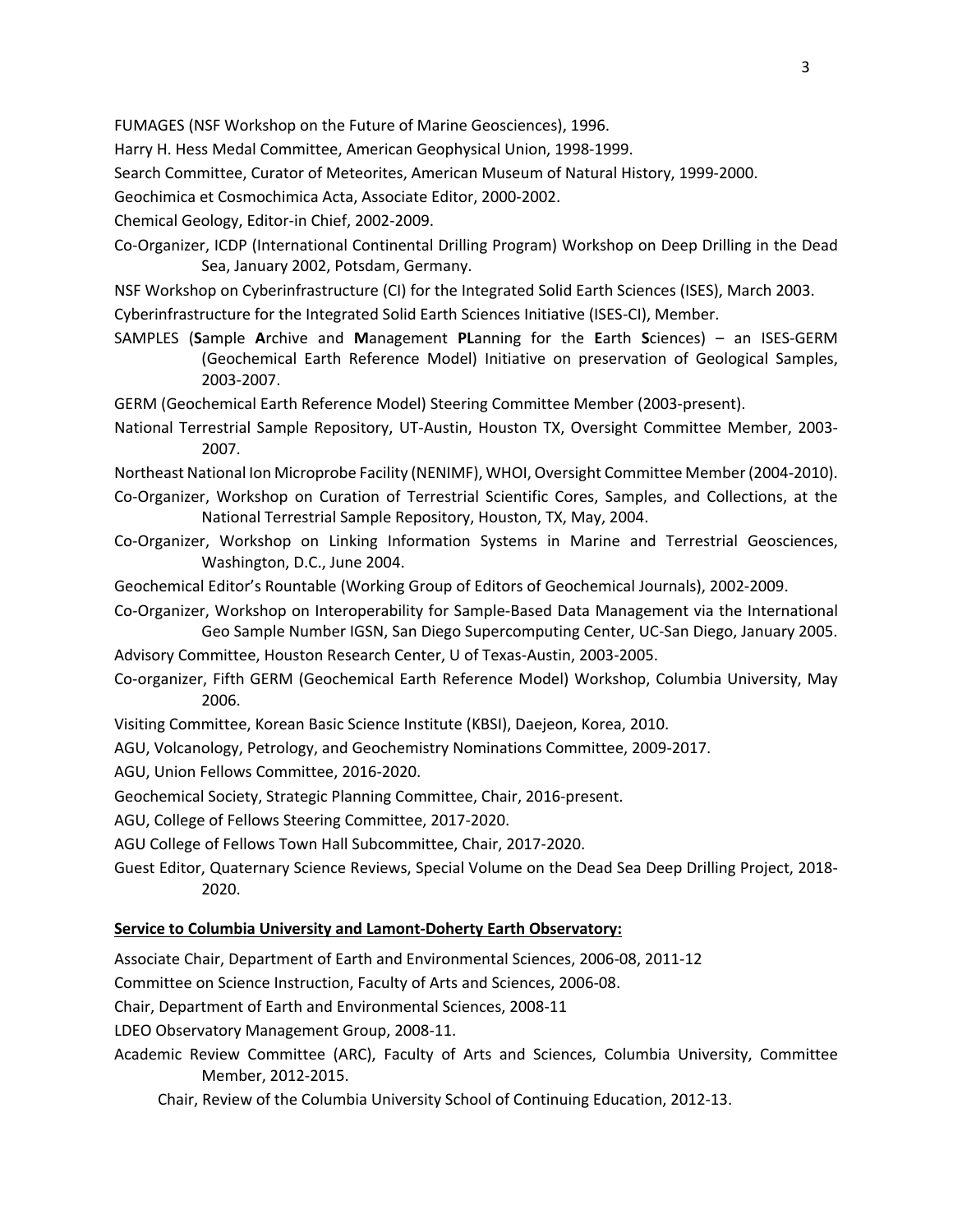Chair, Review of the Columbia University Department of Statistics, 2014-15.

Associate Director, Lamont-Doherty Earth Observatory (i.e. Chair of the Geochemistry Division), 2014- 2020.

LDEO Executive Committee, 2008-11, 2014-2020.

- LDEO Associate Directors Council, 2014-2020.
- Academic Review Committee: Internal Review Committee of the Nevis Laboratory, Committee Member, 2017-18.
- Committee on Instruction, Columbia College and School of General Studies, 2017-2020.
- Graduate Admissions Committee, Department of Earth and Environmental Sciences, member, 2014- 2017.
- Space and Facilities Planning Committee, Department of Earth and Environmental Sciences, chair, 2016- 2020.

Graduate Admissions Committee, Department of Earth and Environmental Sciences, chair, 2018-2020.

- LDEO Strategic Planning (Vision) Committee, Spring 2020.
- LDEO COVID-19 Research Rampdown (as LDEO Associate Director and the head of the Geochemistry Division, the largest collection of labs and analytical equipment , I organized the ramp-down and monitoring of the equipment), March-April 2020.
- LDEO COVID-19 Research Working Group (responsible for COVID-19 research ramp-up planning), chair, May-July 2020.

## **Field experience:**

Geology field camp, University of Kansas, 1976.

As a graduate student, field assistant on projects in the western USA and Spain.

Principal investigator or participant in projects to collect igneous, sedimentary, and water samples for geochemical analysis from the Aleutian Islands, Barbados, Botswana, Chile, P.R. China, Comoro Islands, India, Israel, Jordan, Mozambique, Pyrenees, P.R. China, South Africa, Tanzania, USA, Venezuela, Zambia.

## **Research Cruises:**

Co-Principal Investigator and Watch Leader: AMORE 2001 (Arctic Mid-Ocean Ridge Expedition), USCGC Healy, Aug. 29-Oct. 3, 2001.

Scientific Participant and Watch Leader: Cruise CD154: The Agulhas Current and Abrupt Climate Change, RRS Charles Darwin, Dec. 13, 2003-Jan. 10, 2004.

Scientific Participant, JOIDES Resolution Expedition 379T: Extending high resolution paleoclimate records from the Chilean Margin to the Eemian, JOIDES Resolution, July 20-Aug. 18, 2019.

# **Continental Deep Lake Drilling:**

Co-Principal Investigator and Co-Field Leader: ICDP (International Continental Scientific Drilling Program) Dead Sea Deep Drilling Project, November 2010-March 2011.

## **Languages:**

English, facility in German and Spanish.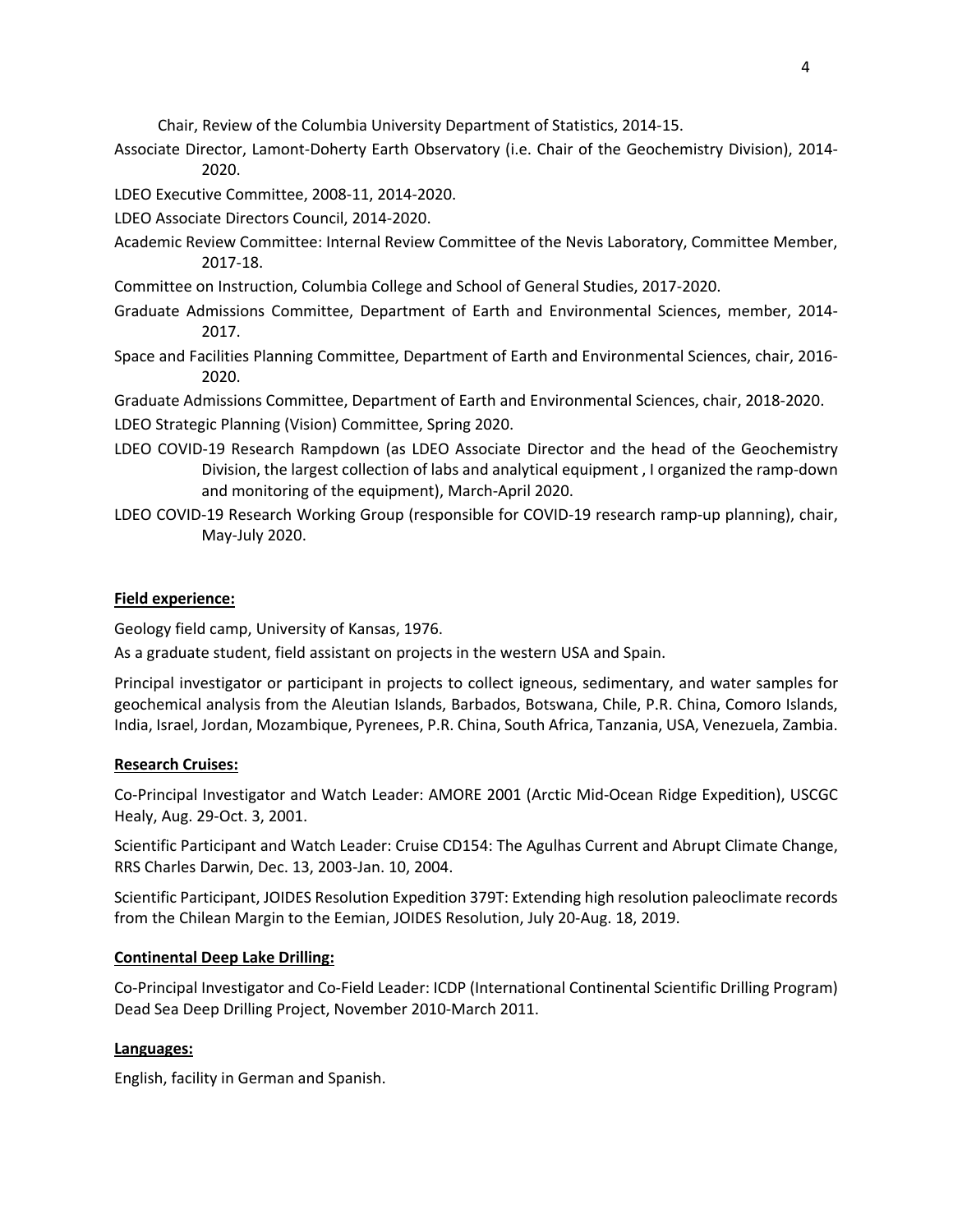#### **Courses Taught at Columbia University**

2004/05, 05/06, 06/07: Frontiers of Science (Columbia College Core Curriculum Course).

2006/07, 07/08, 08/09, 09/10, 10/11, 11/12, 12/13, 13/14, 14/15, 15/16, 16/17, 17/18, 18/19, 19/20: EESC 2200 Earth Systems: The Solid Earth, Goldstein/Hemming

1996/97, 98/99, 2000/01, 02/03, 04/05: 07/08, 14/15, 16/17, 18/19, 20/21 EESC 4887 or 4888 Principles of Isotope Geology (alternate years).

1997/98, 1999/00, 2001/02, 05/06, 11/12, 12/13: EESC 8884 Advanced Isotope Geochemistry, Goldstein, or Goldstein/Hofmann

2011/12, 12/13. 13/14, 14/15, 15/16, 18/19, 19/20: EESC 3010 Field Geology: Barbados (2012, 2014, 2016, 2018, 2020) and Apennines in Italy (2013, 2015, 2017, 2019) This is a field course for junior and senior undergraduate majors and minors in Earth Sciences or Environmental Sciences.

#### **Graduate Students Advised and their Current Locations:**

*At MPI:* Jane Barling (Research Scientist, Oxford), Cornelia Class (Lamont Associate Research Professor, LDEO), Karsten Haase (Professor, U Erlangen, Germany), Gabrielle Loock, Daniel Miller (Rockland County Geologist, NY), Alexandra Haase-Schramm (Oxford Instruments, Wiesbaden, Germany), Theofil Toulkeridis (U San Francisco, Quito, Ecuador).

*At Columbia: As primary advisor or co-primary advisor:* Yue Cai (Associate Research Scientist, LDEO), Alison Hartman (US Geological Survey, Columbia MO), Kevin Jones (Exxon-Mobil), Jason Jweda (ConocoPhillips), Joohee Kim (Ph.D. student, LDEO), Alexandra LaGatta (Adjunct Professor, St. Mary's College, California), Alexander Piotrowski (Reader, U Cambridge), Randye Rutberg (Assistant Professor, Hunter College, CUNY), Kyla Simons (Exxon-Mobil), William G. Thompson (Associate Scientist, Woods Hole Oceanographic Institution, now retired), Maayan Yehudai (postdoc, Max-Planck-Institut für Chemie), Yingzhe Wu (Postdoc, Columbia).

*Advisory committee:* Daniel Babin (PhD student, Columbia), Alejandra Borunda (AAAS), Li Cao (freelance translator), Tzu-chien Chiu (Academica Sinica, Taiwan), Anna Cipriani (U Modena and Reggio Emilia, Italy), Martin Collier (Exxon-Mobil), Michael Deluca (PhD student, Columbia); Cathleen Doherty (Research scientist, Rutgers), Kathleen Donnelly (American Academy of Arts and Sciences), Elizabeth Gier, Sean Kinney (PhD student, Columbia), Candace Major (Section Head, NSF), Laura Mori (research scientist, UNAM, Mexico), Juan Carlos de Obesos (postdoc, U of Alberta), Guido Paparoni (Exxon-Mobil), Daniel Rasmussen (postdoc, Smithsonian), Michael Sandstrom (Postdoc, Columbia), Jill van Tongeren (Professor, Tufts U), Kevin Wheeler (The Kaizen Company), Yongjun Su (Sanford C. Bernstein, LLC).

*As host or co-host for visiting graduate students:* Angels Canals (U Barcelona), Stefania Gili (U Cordoba, Argentina), Shilei Li (with Maureen Raymo; Nanjing U, China); Laura Mori (UNAM, Mexico); Timothy Murray (Penn State), Adi Torfstein, (Hebrew U), Gabriela Torre (U Cordoba, Argentina).

#### **Mentored Post Doctoral Scientists and their current or last known positions:**

*At MPI: As mentor:* Wafa Abouchami (U of Cologne), Achim Albrecht (ETH-Zurich), Jane Barling (Researcher, Oxford U), Antonio Simonetti (Assoc. Professor, U Notre Dame), Mordechai Stein (Geological Survey of Israel).

*At Columbia: As primary mentor:* Guilio Borghini (U Milan, Italy), Yue Cai (Associate Res. Scientist, LDEO), Kathleen Donnelly (American Academy of Arts and Sciences), Norbert Frank (Professor, U Heidelberg, Germany), Allison Franzese (Asst. Prof. Hostos Community College, CUNY), Karsten Haase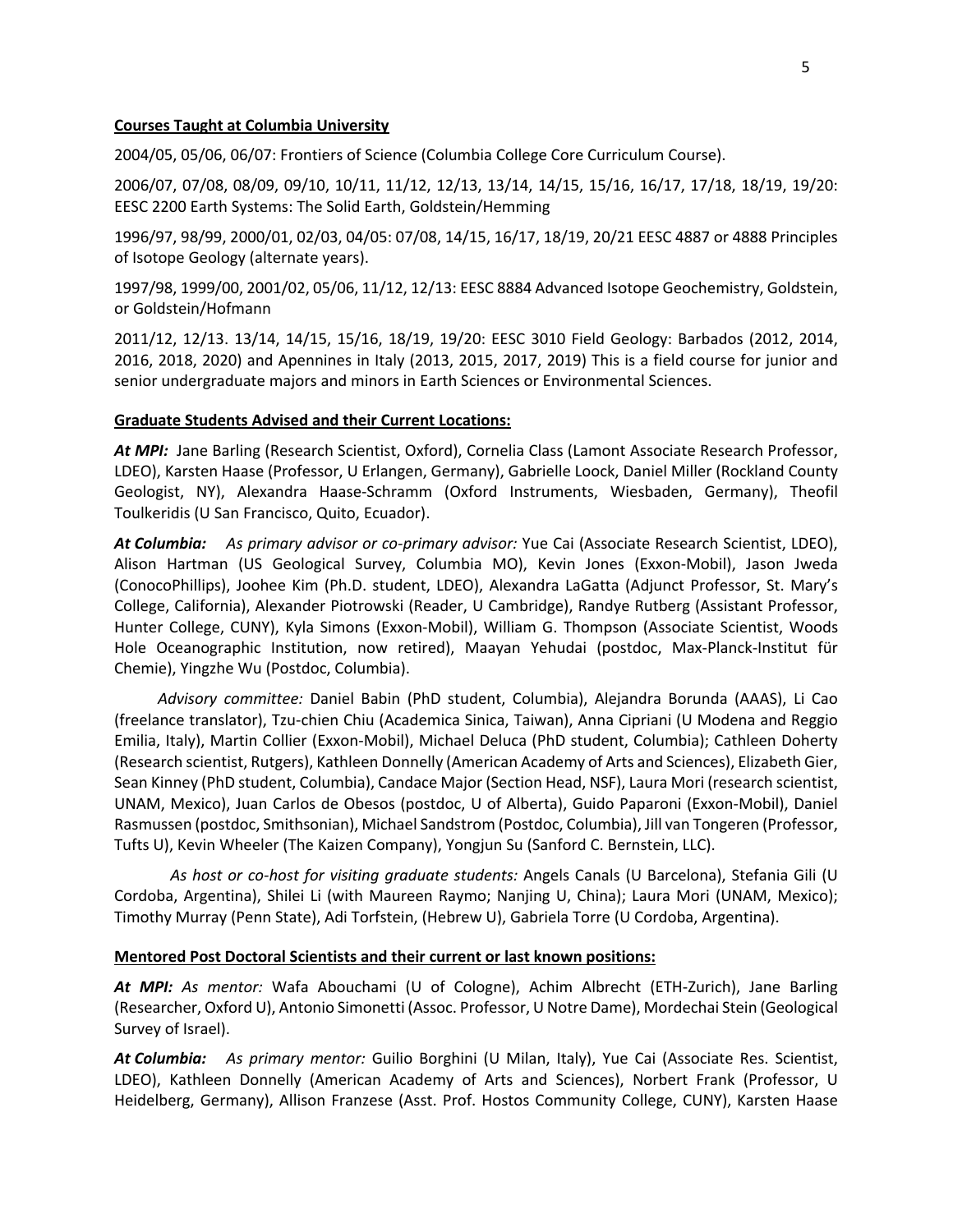(Professor, U Erlangen, Germany), Yael Kiro (Assistant Professor, Weizmann Institute of Science, Israel), Karla Knudson (Postdoc, Columbia), Bess Koffman (Assistant Professor, Colby College), Paolo Montagna (CNR Scientist, ISMAR-Bologna, Italy), Katharina Pahnke (Professor, U Oldenburg, Germany), Leopoldo Pena (Professor, U Barcelona, Spain), Cristina Recasens (private sector), Adi Torfstein (Professor, Hebrew U Jerusalem), Yaakov Weiss (Assistant Professor, Hebrew U Jerusalem), Wenfang Zhang (Postdoc, LDEO).

*As co-mentor:* Karen Block (Assistant Prof., City College, CUNY), Chandranath Basak (LDEO), Cornelia Class (Lamont Associate Research Professor, LDEO), Jennifer Cole (Lecturer, Western Kentucky U), Oana Dumitru (Postdoc, LDEO), Arturo Gómez-Tuena (Professor, UNAM, Queretaro, Mexico), Martin Roy (Professor, U Quebec at Montreal, Canada), Alberto Saal (Professor, Brown), Mark Siddall (Faculty, U Bristol, UK), Susanne Straub (Lamont Associate Research Professor, LDEO), Tina van de Flierdt (Professor, Imperial College, London, UK).

*As host for short-term doctoral and postdoctoral visitors (home institution during visit):* Giulio Borghini (U Genoa, Italy), Stephane Escrig (Harvard), Stefania Gili (U Cordoba); Guillem Gisbert Pinto (UNAM-Mexico City), Matthias Lopez-Correa (U Erlangen), Sara Mana (Salem State University), Gabriela Torre (U Cordoba); Hongfu Zhang (Academica Sinica, Beijing).

#### Undergraduate Mentoring:

*Undergraduate Research:* Advisor for LDEO Summer Intern Program as well as research or undergraduate thesis advisor for Columbia and Barnard undergraduates (Margaret Scott, UNC-Chapel Hill (1997); Stacey Kish, Indiana U of Pennsylvania (1998); Stacey Kepler, Amherst (2002); Kevin Jones Indiana U of Pennsylvania (2001); David Zylberberg, Dartmouth (2002-03); Sarah Fonville, Columbia (2003); Caleb Schiff, U Colorado (2003); Eric Strong, UCSB (2006); Priya Murthy, Columbia (2007); Joseph Simonson, Columbia (2007-08); Ilana Somasunderam, Columbia (2008); Daniel Cohen, Columbia (2009-10); Todd Nelson, Columbia (2010); Nina Yang, Barnard (2010); William Jacobson, Carlton (2011-12); Rachel Lupien, Amherst (2012-14; Ph.D. student at Brown beginning 9/14); Adrian Cox, Columbia (2014); Joohee Kim, Columbia (2014, 2015); Jennifer Olson, Columbia (2015); Thomas Fahey, SUNY-Maritime (2016); Marissa Sterling, Columbia (2016-17); Margaret Zimmer, Columbia (2016-17); Matthew Johns, Columbia (2016- 17); Julianne Sweeney, SUNY-Geneseo (2016-17), Alison Corley, Barnard (2016-17); Erin Gregoire, Columbia (2018), Bridget Craig, Columbia (2018); Carolina Rabbat, Columbia (2017-19); Cecelia Bowe Colby College (2021); Annika Gonzales, Cal State-Long Beach (2021). (30 students from 1996-present).

#### **High School Mentoring**

Maria Malanowski,  $10^{th}$ - $11^{th}$  grader, Briarcliff High School, NY, Intel Science Competition (2003-2004): Elena Chung, student, Montgomery Blair High School, MD, summer intern (2004), Eitan Tal, student, Abraham Heschel High School, NY (2018).

#### **Externally Funded Grants at Columbia:**

## *(P) and (A) indicate mentored post-doc and assistant research professor PIs, respectively.*

Langmuir, C.H., Goldstein, S.L., "What is the cause of the thick crust geochemical signature of convergent margin volcanics?"; NSF-Earth Sciences: Petrology and Geochemistry, 1997-2001, EAR-9614782, \$205,000.

Goldstein, S.L., Katz, A. (Hebrew Univ. of Jerusalem), "The geochemical history of Lake Lisan (the Paleo-Dead Sea) as a tracer of continental climate change during the last glacial period"; US-Israel Binational Science Foundation, 1997-2000; LDEO portion - \$57,000.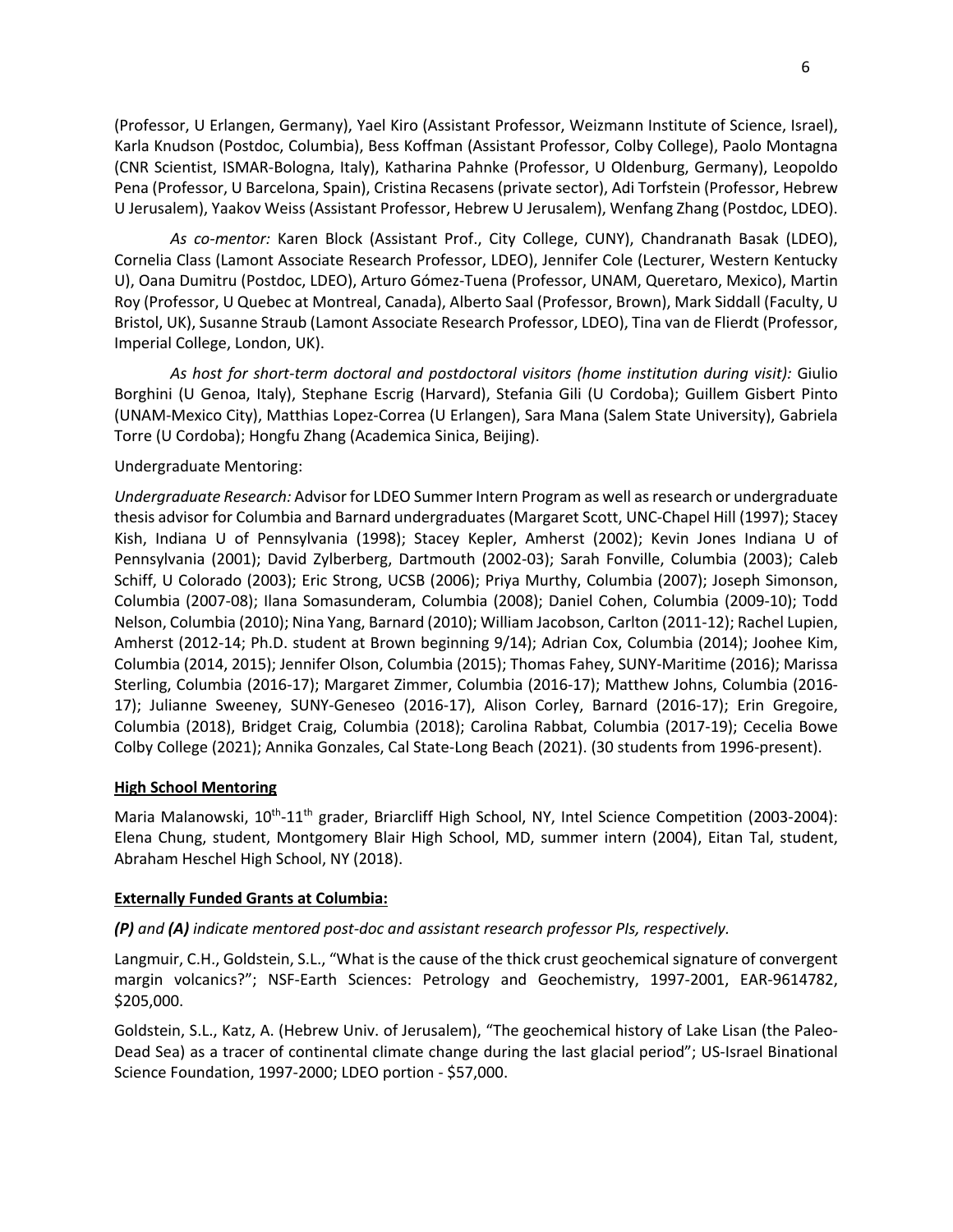Goldstein, S.L., Class, C., Stute, M., "Hotspot volcanism and the role of the oceanic lithospheric mantle – an integrated geochemical case study"; NSF-Earth Sciences: Petrology and Geochemistry, 1998-2000, EAR-9725681, \$135,000.

Goldstein, S.L., "A high resolution study of mantle flow and melting processes along the Kolbeinsey Ridge", NSF-Ocean Sciences: Marine Geology and Geophysics, 1998-2000, OCE-9731033, \$180,000.

Hemming, S.R., Goldstein, S.L., "Evidence for deepwater circulation changes in the late Quaternary from the Nd isotope composition of ferromanganese precipitates in marine sediments"; NSF-Ocean Sciences: Marine Geology and Geophysics, 1998-2001, OCE-9809253, \$236,000.

Langmuir, C.H., Goldstein, S.L., Webb, S., "Collaborative Research: Investigation of the Origin of Non-Hotspot, Intraplate Volcanic Ridges and Cross Grain Gravity Lineations, NSF-Ocean Sciences: Marine Geology and Geophysics, 2001-2006, OCE-9912380, \$707,000.

Langmuir, C.H., Goldstein, S.L., "Collaborative research: mantle melting and crustal genesis at the slowest spreading rate: a petrological investigation of the Gakkel Ridge, Arctic Ocean", NSF-Office of Polar Programs: ARC Research Support & Logistics, ANS-Arctic Natural Sciences Arctic Research; NSF-Ocean Science, Marine Geology and Geophysics , 2001-2004, OPP-0000389, \$349,000.

Goldstein, S.L., Hemming, S.R., "Establishing the pattern of Holocene-LGM changes in sediment contributions from Antarctica to the Southern Ocean", NSF-Office Polar Programs: Antarctic Earth Sciences, 2001-2004, OPP-0088054, \$230,000.

Goldstein, S.L., Hemming, S.R., Ninnemann, U., Anderson, R.F., "Late Quaternary history of the Agulhas Current and its relationship to South Atlantic Sea Surface temperatures and thermohaline circulation", NSF-Ocean Sciences: Marine Geology and Geophysics, 2001-2004, OCE-0096427, \$263,000.

NOAA CICAR CORC ARCHES Consortium: "Constraining changes in winds, the conveyor and local currents during periods of abrupt climate change", 2002-2007. NOAA, S. Hemming's and S. Goldstein's increment - \$240,000.

Goldstein, S.L., Gavrieli, I. (Geological Survey of Israel), Stein, M. (Hebrew University of Jerusalem), "Limnology and Climatic History of the Dead Sea Basin During the Last Glacial Period", US-Israel Binational Science Foundation, 2002-2005, COLUMBIA/LDEO portion - \$150,000.

Goldstein, S.L., "Collaborative Research: Integrated hydrothermal and petrological studies of the Eastern Lau spreading center", w/ C. Langmuir (Harvard), NSF-Ocean Sciences: Marine Geology and Geophysics, 2004-2007, OCE-0242675, \$29,356.

Class, C., Goldstein, S.L., "The Tristan-Gough plume source and constraints on the composition of recycled sediment", NSF-Earth Sciences: Petrology and Geochemistry, 2004-2007, EAR-0408543, \$310,000.

Goldstein, S.L., "Collaborative Research: Petrology and Geochemistry of Gakkel Ridge basalts", NSF-Office of Polar Programs: Arctic Natural Sciences, 2004-2006, OPP-0425686, \$206,000.

Lehnert, K., Goldstein, S.L. "Linking Information Systems in Marine and Terrestrial Geosciences: Sediment Geochemistry", NSF-Ocean Sciences: SCEC, Marine Geology and Geophysics, Ocean Drilling Program, 2004-2005, OCE-0434559, \$35,000.

Dutton, S., Goldstein, S.L., "Workshop: Curation of terrestrial scientific cores, samples, and collections", NSF-Earth Sciences: SCEC, Petrology and Geochemistry, Hydrologic Sciences, Instrumentation & Facilities, ANT Earth Sciences, Geobiology & Low-Temperature Geochem, 2005-2006, EAR-0435812, \$25,000.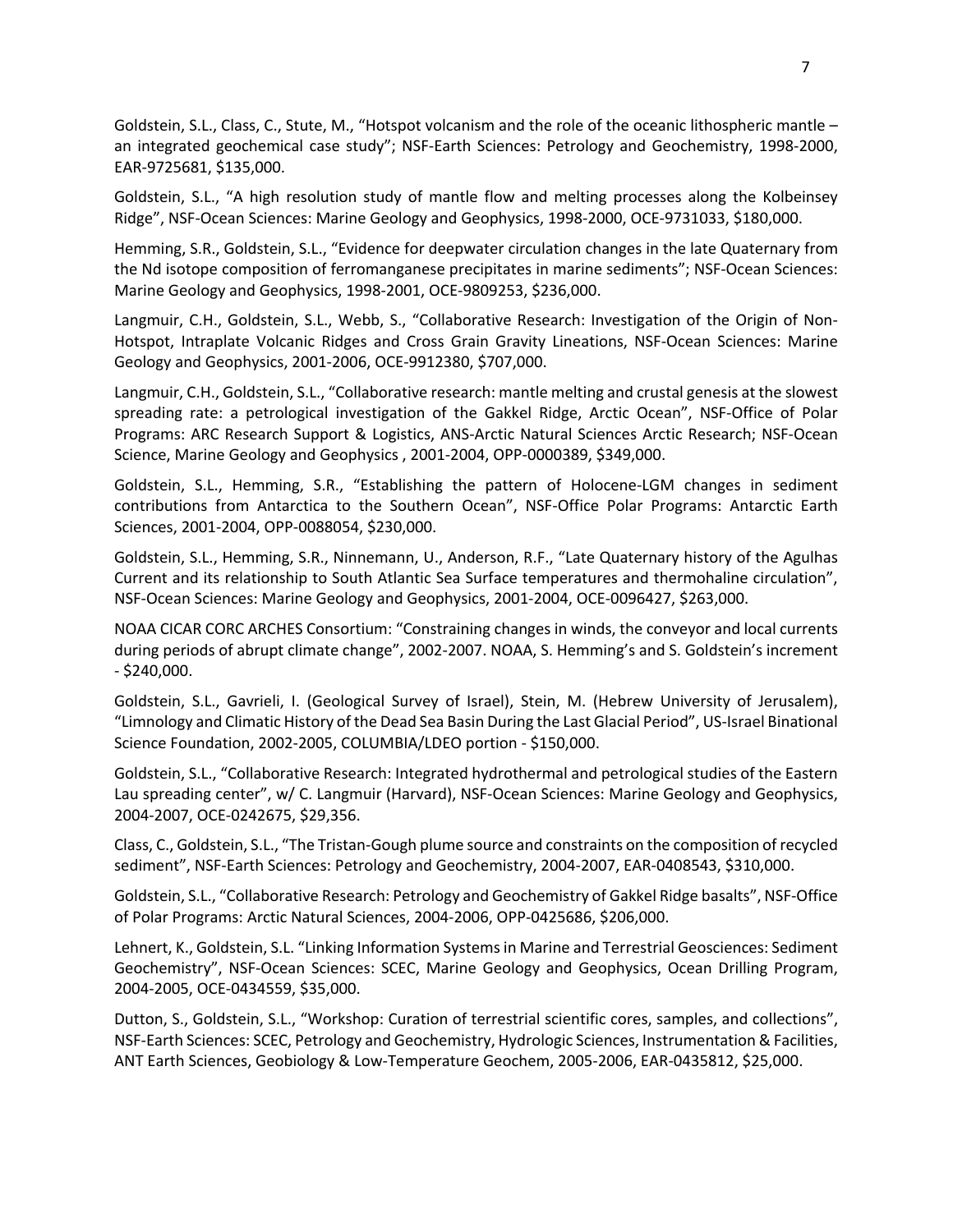Lehnert, K., Goldstein, S.L., Lenhart, W.C., Vinayagamoorthy, S. "SGER: An online registry for unique sample identification in the solid Earth Sciences (SESAR)", NSF-Earth Sciences: Instrumentation & Facilities, Marine Geology and Geophysics, ANT Earth Sciences, Geoinformatics, Sedimentary Geology & Paleobiology, 2004-2005, EAR-0445178, \$134,770.

(*P)* Straub, S., Class, C., Goldstein, S.L., "Reconstructing slab and mantle fluxes during the Eocene-Oligocene evolution of the Izu-Bonin volcanic arc: NSF-Ocean Sciences: Marine Geology and Geophysics, Ocean Drilling Program, 2005-2007, OCE-0453515, \$219,000.

Lehnert, K., Goldstein, S.L., Vinayagamoorthy, S., "SedDB: an online information system for sedimentary geochemistry", NSF-Ocean Sciences: Marine Geology and Geophysics, Geoinformatics, Sedimentary Geology & Paleobiology, 2005-2008, OCE-0453958, \$828,000.

Lehnert, K., Goldstein, S.L., Lenhardt, W.C. "SESAR Workshop: Designing Interoperability for samplebased data management via the International Geo Sample Number ISGN", NSF-Earth Sciences: Geoinformatics, Marine Geology and Geophysics, 2005-2006, EAR-0514551, \$19,963.

Goldstein, S.L., Hemming, S.R., "Nd and Sr isotope tracers of deep and shallow ocean circulation around South Africa", NSF-Ocean Sciences: Chemical Oceanography, Marine Geology and Geophysics, 2005- 2008, OCE-0526884, \$360,000.

Hemming, S.R., Goldstein, S.L. "Antarctica's geological history reflected in sedimentary radiogenic isotopes, NSF-Office of Polar Programs: Antarctic Earth Sciences, 2006-2009, OPP-0538580, \$390,000.

*(P)* van de Flierdt, T., Hemming, S.R., Goldstein, S.L., "SGER: Development of the paired authigenic neodymium-hafnium isotope weathering tracer from marine sediments in the Circum-Antarctic realm, NSF-Office of Polar Programs: Antarctic Earth Sciences, 2005-2007, OPP-0548918, \$70,000.

Goldstein, S.L., Anderson, R.F., DeMenocal, P., Mortlock, R., "Sea Level Record of the Last Glacial Period 19,000-29,000 years BP", NSF-Ocean Sciences: Marine Geology and Geophysics, 2006-2008, OCE-0550900, \$245,000.

Lehnert, K., Goldstein, S.L., Lenhart, W.C., Vinayagamoorthy, S. "An online registry for unique sample identification in the solid Earth Sciences (SESAR)", NSF-Ocean Sciences: Marine Geology and Geophysics, Sedimentary Geology & Paleobiology, 2006-2009, OCE-0552123, \$500,000.

*(P)* Pahnke, K., Goldstein, S.L., Hemming, S.R. "Glacial water mass geometry in the South Atlantic: testing neodymium versus benthic carbon isotopes as paleo-water mass tracers", NSF-Ocean Sciences: Marine Geology and Geophysics, 2007-2010, OCE-0726575, \$337,000.

Goldstein, S.L. (U.S.), Almogi-Labin, A. (Geological Survey of Israel) and Stein, M. (GSI), "Sources and climate controls of fine-particle transport to the Gulf of Aden-Dead Sea Rift from late Quaternary deep sea cores and lacustrine sediments", US-Israel Binational Science Foundation, 2007-2011, COLUMBIA/LDEO Portion - \$180,000.

Goldstein, S.L., Anderson, R.F., Class, C., Schlosser, P., Stute, M., "Acquisition of new instrumentation for geochemical studies in the Earth and environmental sciences", NSF-Earth Sciences, Instrumentation and Facilities, 2008-2012, EAR 0746273, \$1,300,000.

Anderson, R.F., Goldstein, S.L., Fleisher, M., "Patagonia glaciation, geochemical tracers of Atlantic Meridional overturning circulation, and iron fertilization of the glacial South Atlantic ocean", NSF-Ocean Sciences: Marine Geology and Geophysics, 2008-2012, OCE-0823507, \$319,998.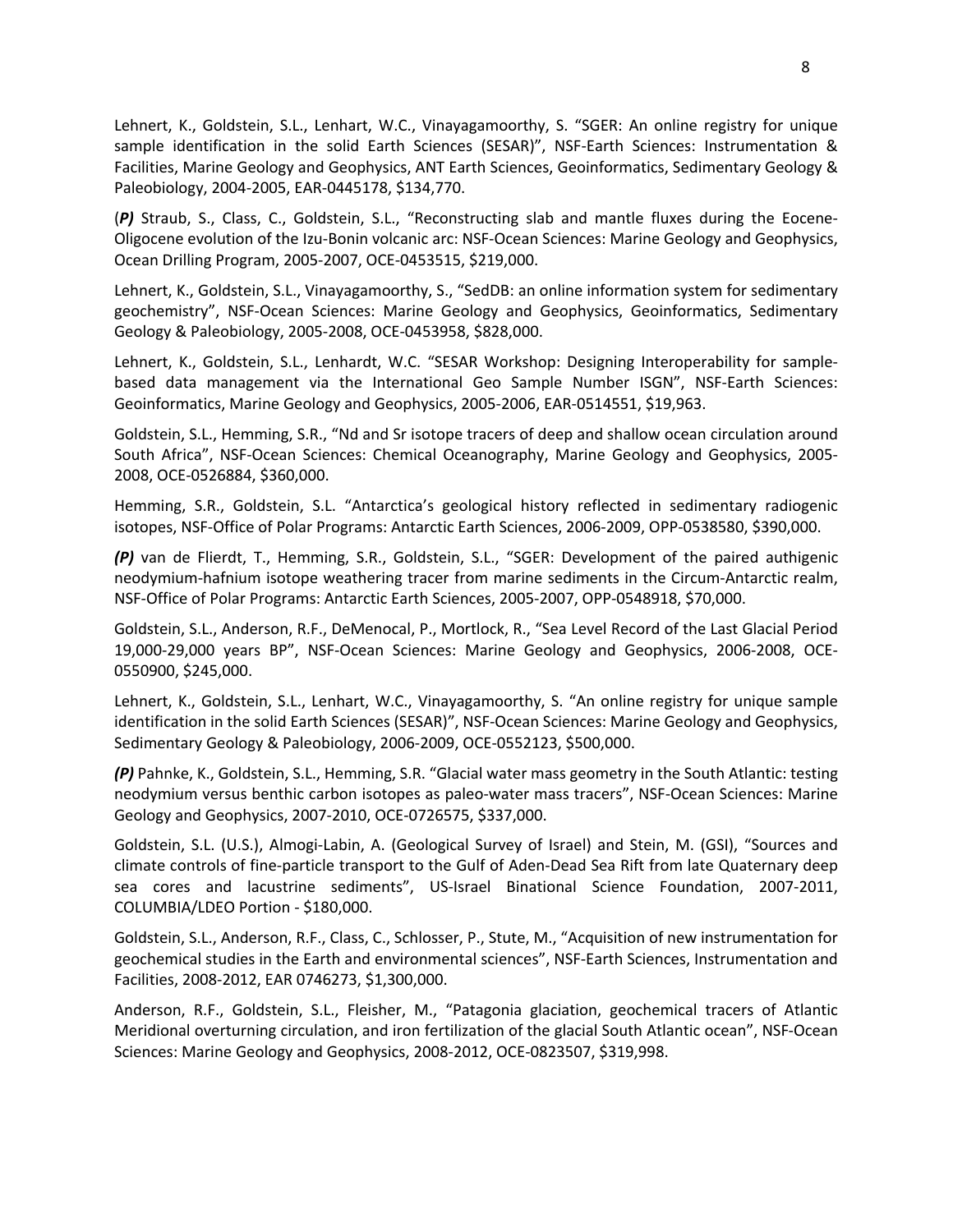Lehnert, K., Goldstein, S.L., Vinayagamoorthy, S., "SedDB, The Online Information System for Sediment Geochemistry Continued Operation and Development", NSF-Ocean Sciences: Marine Geology and Geophysics, Geoinformatics, 2008-2012, OCE-0826197, \$399,123.

Goldstein, S.L., Collaborative Research: US GEOTRACES North Atlantic Section-Nd isotope distribution: Sources, sinks, and internal cycling, with Pahnke, K. (U of Hawaii), Scher, H. (U of South Carolina); NSF-Ocean Sciences: Marine Geology and Geophysics, Chemical Oceanography, 2010-2013, OCE 09-28409, \$234,571.

Hemming, S.R., Goldstein, S.L., Cole, J., "Abrupt climate change in a warming world: lessons from Holocene paleo and modern instrumental records, and model simulations: radiogenic isotope tracer paleo-proxy scope", NOAA-CICAR, 2008-2011, \$166,217.

Ben-Avraham, Z. (Israel), Stein, M. (Israel), Goldstein, S.L. (USA), Agnon, A. (Israel), Brauer, A. (Germany), Haug, G. (Switzerland), Yasuda, Y. (Japan), "The Dead Sea Deep Drilling Project (DSDDP): The Dead Sea as a Global Paleo-environmental, Tectonic, and Seismological Archive", International Continental Drilling Program (ICDP), 2010-2011, Total from ICDP - \$1,200,000.

*(P)* Straub, S.M., Goldstein, S.L., Kelemen, P.B., "Constraints on the composition of the subducting oceanic crust in the northwest Pacific ocean basin", NSF-Ocean Sciences,: Marine Geology and Geophysics, 2010- 2014, OCE-0961359, \$206,735.

*(P)* Pena, L., Goldstein, S.L., and Hemming, S.R., "Late Quaternary variability of the Agulhas thermohaline valve from Nd isotopes in planktonic foraminifera", NSF-Ocean Sciences: Marine Geology and Geophysics, 2010-2014, OCE-1031198, \$236,132.

Class, C., Goldstein, S.L., "Dynamic and geochemical evolution of the lithospheric mantle beneath the western Ross Sea area, Antarctica", NSF-Antarctic Programs, Antarctic Programs, 2010-2016, ANT 1043540, \$299,432.

*(P)* Kaplan, M., Bory, A., Goldstein, S.L., Pena, L., Winckler, G., "A study of atmospheric dust in the WAIS divide ice core based on Sr-Nd-Pb-He isotopes"; NSF-Antarctic Programs, 2011-2017, ANT 1043471, \$376,561.

Goldstein, S.L., Ito, E., "RAPID: US contribution to the ICDP Dead Sea Deep Drill Core Project (DSDDP)", NSF-Earth Sciences, Paleo-Perspectives on Climate Change Program (P2C2); EAR 1115312; 2011-2012, \$150,000.

Goldstein, S.L. (U.S.), Stein, M. (Israel), "The Dead Sea deep drill core as the longest paleo-environmental archive of the late Quaternary Levant", US-Israel Binational Science Foundation, 2011-2017, BSF 2010375, COLUMBIA/LDEO portion - \$105,800.

Kelemen, P.B., Goldstein, S.L., Hemming, S.R., "Collaborative Research: Plutons as ingredients for continental crust: pilot study of the differences between intermediate plutons and lavas in the intraoceanic Aleutian Arc", NSF-Ocean Sciences, Marine Geology and Geophysics, 2012-2014, OCE 1144759, COLUMBIA/LDEO portion - \$99,105.

Goldstein, S.L., Pena, L.D., "A critical test of the Nd paleocirculation proxy", NSF-Ocean Sciences, Marine Geology and Geophysics, 2013-2017, OCE 1260514, \$310,000.

Goldstein, S.L., Pena, L.D., "Collaborative Research: Nd isotopes and REEs in the South Pacific" with Haley, B., (Oregon State U), NSF-Ocean Sciences, Chemical Oceanography, 2013-2020, OCE 1234687, COLUMBIA/LDEO portion - \$425,246.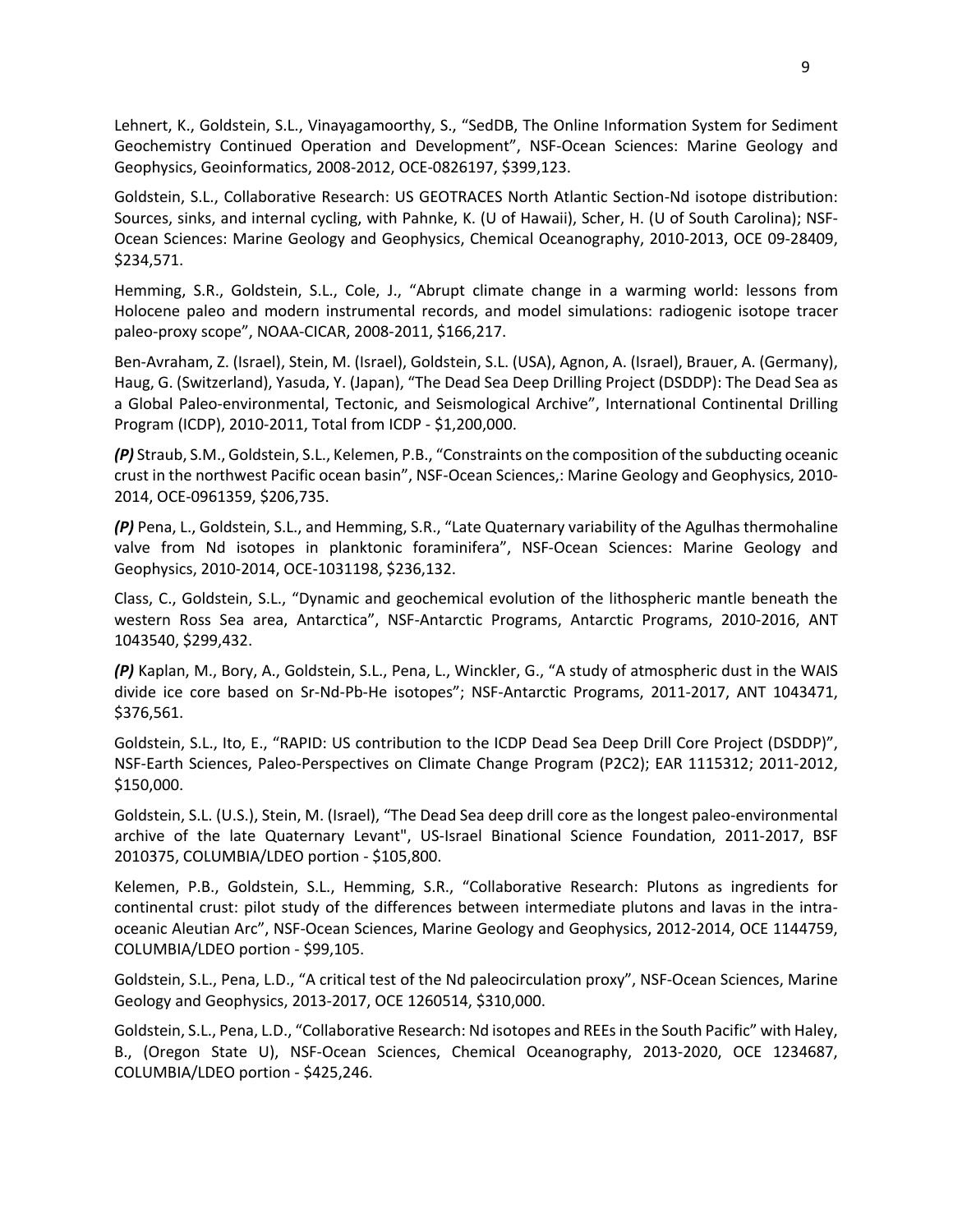*(P)* Weiss, Y., Class, C., Goldstein, S.L., "Fibrous diamonds through time: insight to mantle fluids and mantle metasomatism", NSF-Earth Sciences, Petrology and Geochemistry, EAR 1348045, 2014-2017, \$143,945.

Goldstein, S.L., Pena, L., Hönisch, B., Raymo, M., "Thermohaline circulation and deep-ocean carbonate chemistry across the Mid-Pleistocene Transition", NSF-Ocean Sciences, Marine Geology and Geophysics, 2014-2017, OCE 1436079, \$696,199.

Goldstein, S.L., Pena, L.D., "Collaborative Research: Arctic Geotraces - Nd Isotopes and REEs in the Arctic", with Haley, B., (Oregon State U) and Scher, H. (U South Carolina), NSF-Ocean Sciences, Chemical Oceanography, NSF-OCE 1459716, 2015-2021; COLUMBIA/LDEO portion - \$289,447.

Kelemen, P., Cai, Y., Goldstein, S.L., "Collaborative Research: Focused Study Of Aleutian Plutons And Their Host Rocks: Understanding The Building Blocks Of Continental Crust", NSF-Earth Sciences, Petrology and Geochemistry, NSF-EAR 1457293, 2015-2018, COLUMBIA/LDEO portion - \$200,003.

Goldstein, S.L., Karas, C., "Deciphering Antarctic Intermediate Water Variability During the Pliocene", Max Kade Foundation, 2015-2017, \$26,750.

*(P)* Kiro, Y., Goldstein, S.L., Kushnir, Y., "Reconstructing east Mediterranean climate during extreme aridities from Dead Sea salt deposits and implications for late Quaternary climate", NSF-Earth Sciences, Sedimentary Geology and Paleontology, NSF-EAR 1635391, 2016-2018, \$318,015.

*(P)* Weiss, Y., Class, C, Goldstein, S.L., Kiro, Y., Winckler, G., "The systematics of helium in diamondforming metasomatic mantle fluids", NSF-Earth Sciences, Petrology and Geochemistry, NSF-EAR 1725323, 2017-2021, \$365,837.

*(P)* Basak, C. and Goldstein, S.L., "Testing fidelity of Nd isotopes as a paleocirculation tracer in the Southeast Indian-Southern Ocean", NSF-Ocean Sciences, Marine Geology and Geophysics, NSF-OCE 1737151, 2017-2019, \$142,643.

Goldstein, S.L, Basak, C., "Collaborative Research: US GEOTRACES Pacific Meridional Transect: Sources and Sinks of Neodymium Isotopes and REE, with Haley, B., (Oregon State U), NSF-Ocean Sciences, Chemical Oceanography, NSF-OCE 1737318, 2017-2020, COLUMBIA/LDEO portion - \$443,776.

Goldstein, S.L., Johnson, K., "Support for students from underrepresented institutions and groups to attend the 2018 Goldschmidt Conference; August 12-17, 2018, Boston, MA", NSF-Earth Sciences, Petrology and Geochemistry, NSF-EAR 1834561, 2018-2019, \$15,000.

Class, C., Goldstein, S.L., "The unlikely journey of Anjouan's quartzite - from its continental origin, hundreds of km into an ocean basin and a 4000 m uplift within a volcano", National Geographic, NGS-148R-18, 2018-2019, \$29,721.

Hemming, S.R., Goldstein, S.L., Winckler G., Hines, S., "Collaborative Research: Examining linkages between the Agulhas Leakage and ocean overturning in the last glacial cycle and through the mid-Pleistocene transition", NSF-OCE 1831415, 2018-2021, \$560,105.

Rudnick, R., Bernard, R., Cooperdock, E.H.G., Goldstein, S.L., "Diversifying geochemistry – travel support for students from under-represented constituencies to attend the Goldschmidt Conference", NSF-EAR-2018087; 2020-2022, \$55,200.

Goldstein, S.L. and Hemming, S.R., "Collaborative Research: EAGER: Development of a Method for Paired Potassium/Argon Geochronology and Strontium-Neodymium-Lead Radiogenic Isotope Geochemistry of Dust in Ice Cores", with Koffman, B. (Colby College), NSF-OPP-2032849; 2020-22, Columbia/LDEO portion, \$82,691.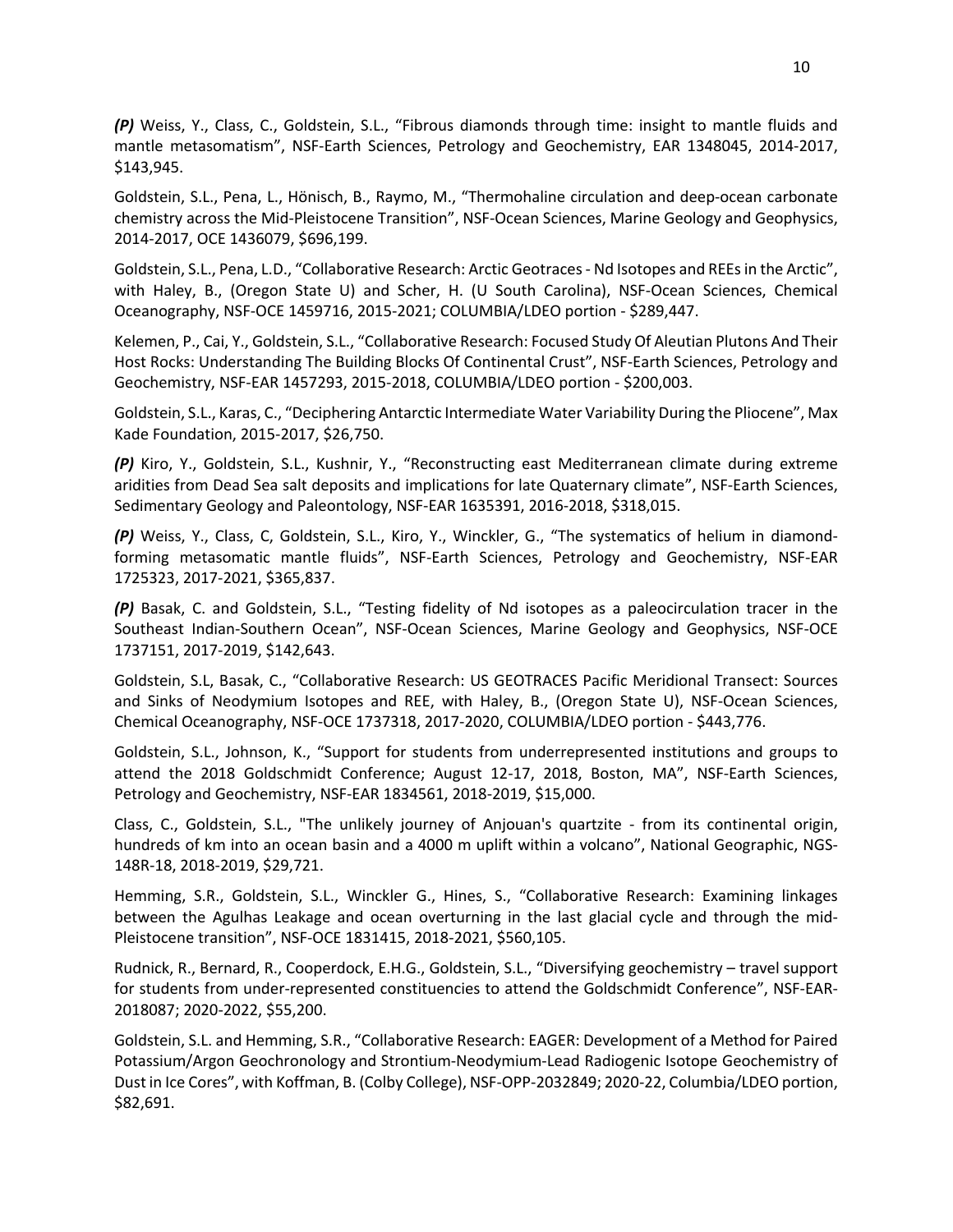Goldstein, S.L., "IPA Rotator: Division Director, Division of Earth Science, Steven L Goldstein", NSF CU204383, 2020-2022, \$656,384.

Goldstein, S.L., Kushnir, Y. (U.S.), Kiro, Y. (Israel), "Cycles of drought and floods during the last three interglacials in the East Mediterranean-Levant", US-Israel Binational Science Foundation, 2021-2024, BSF 2020364, Columbia/LDEO portion - \$125,000.

## *As I am not allowed to be a PI or co-PI while on assignment at NSF, the following are awards where I am a member of the research group:*

Hemming, S.R., Wu, Y., "Collaborative Research: US GEOTRACES GP17-OCE: Understanding neodymium isotopes and rare earth element systematics in the South Pacific", with Basak, C. (U Delaware) and Scher, H. (U South Carolina), NSF-OCE-2049604; 2021-2023, Columbia/LDEO portion: \$469,092.

Dumitru, O., Raymo, M., Austermann, J., "Last Interglacial sea-level evolution from U-series chronology of ooids, corals, and caves deposits from Crooked Island, Bahamas", NSF-OCE-2103064, 2021-2023, \$261,455.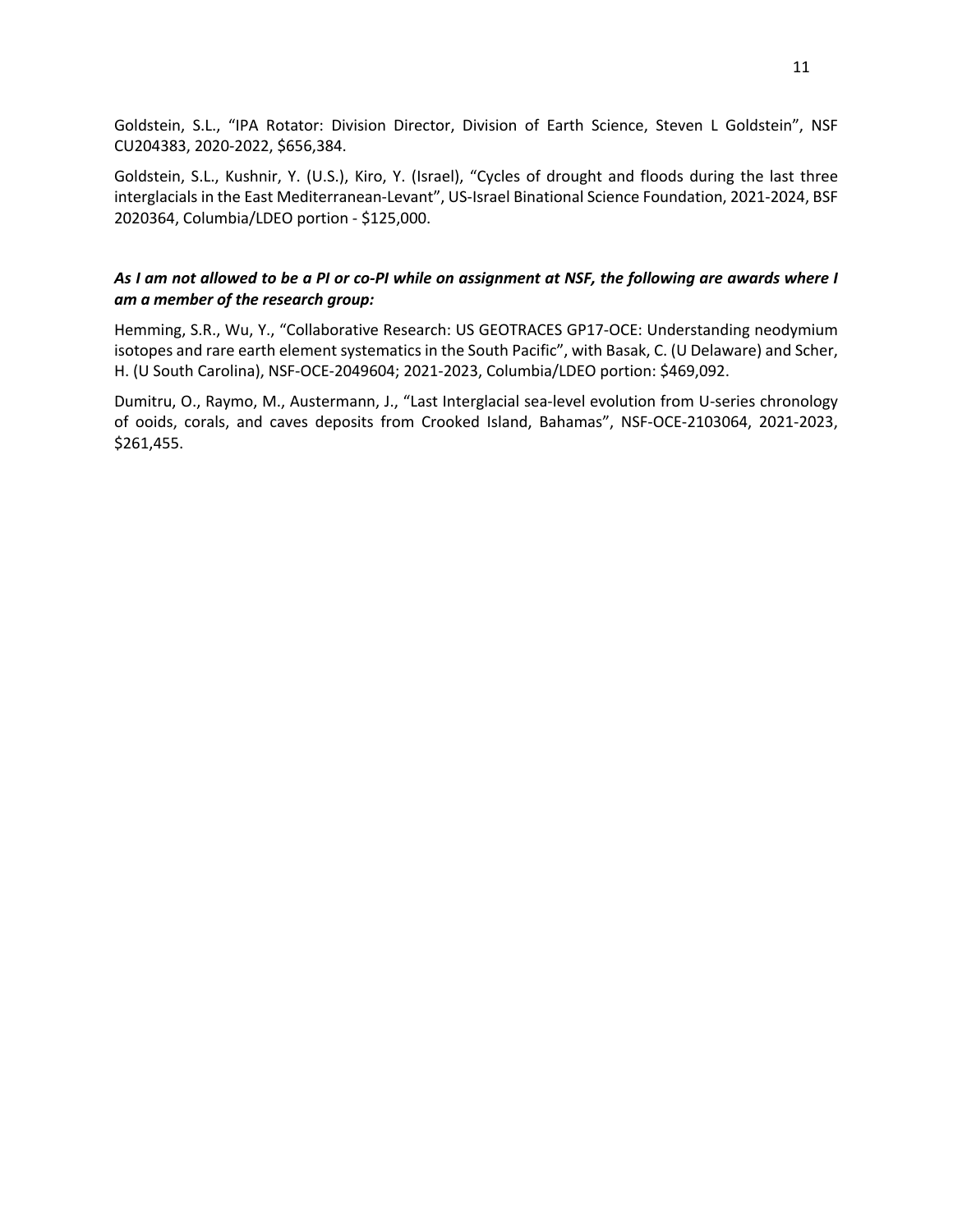# **Publication List**

**Steven L Goldstein**

Higgins Professor of Earth and Environmental Sciences Department of Earth and Environmental Sciences, Columbia University 61 Rt. 9W, Palisades, NY 10964 USA

LDEO tel.: 845-365-8787, LDEO Fax: 845-365-8155 Columbia/LDEO email: slg41@columbia.edu / steveg@ldeo.columbia.edu LDEO website: http://www.ldeo.columbia.edu/user/steveg Google Scholar: https://scholar.google.co.il/citations?user=\_TqCxoAAAAAJ&hl=en ORCID ID: 0000-0001-7252-8064

| Steven L Goldstein                                                                                                                                        |  |
|-----------------------------------------------------------------------------------------------------------------------------------------------------------|--|
| Professor of Earth and Environmental Sciences, Lamont-Doherty<br>Earth Observatory, Columbia University<br>Verified email at Ideo.columbia.edu - Homepage |  |
| geochemistry isotope geoscience                                                                                                                           |  |

|           | All   | <b>Since 2017</b> |
|-----------|-------|-------------------|
| Citations | 18247 | 6097              |
| h-index   | 75    | 44                |
| i10-index | 137   | 122               |

## Google Scholar as of 04/11/22



# **Peer reviewed journals and books**

*(S) and (P) indicate mentored student or post-doc first authors, respectively.*

## **Published or in press:**

- 168 Montagna, P., Colin, C., Frank, M., Störling, T., Tanhua, T., Rijkenberg, M.J., Taviani, M., Goldstein, S.L., "Dissolved neodymium isotopes in the Mediterranean Sea", Geochimica et Cosmochimica Acta, 322, 143-169, doi.org/10.1016/j.gca.2022.01.005, 2022.
- 167 Frumkin, A., Stein, M., Goldstein, S.L., "Environmental history of the last interglacial MIS5e Levant: crossing a climatic tipping point", Palaeogeography, Palaeoclimatology, Palaeoecology, 586, 110761, doi.org/10.1016/j.palaeo.2021.110761, 2022.
- 166 *(P)* Koffman, B.G., Goldstein, S.L., Winckler, G., Kaplan, M.R., Kreutz, K.J., Bolge, L., Bory, A., Biscaye, P., "Late Holocene dust provenance at Siple Dome, Antarctica", Quaternary Science Reviews, 174, 107271, doi.org/10.1016/j.quascirev.2021.107271, 2021.
- 165 *(S)* Yehudai, M., Kim, J., Goldstein, S.L., Pena, L.D., Jaume-Seguí, M., Knudson, K.P., Bolge, L., Bickert, T., "Evidence for a Northern Hemispheric trigger of the 100,000-year glacial cyclicity", Proceeding of the National Academy of Sciences, PNAS, 118, doi.org/10.1073/pnas.2020260118, 2021.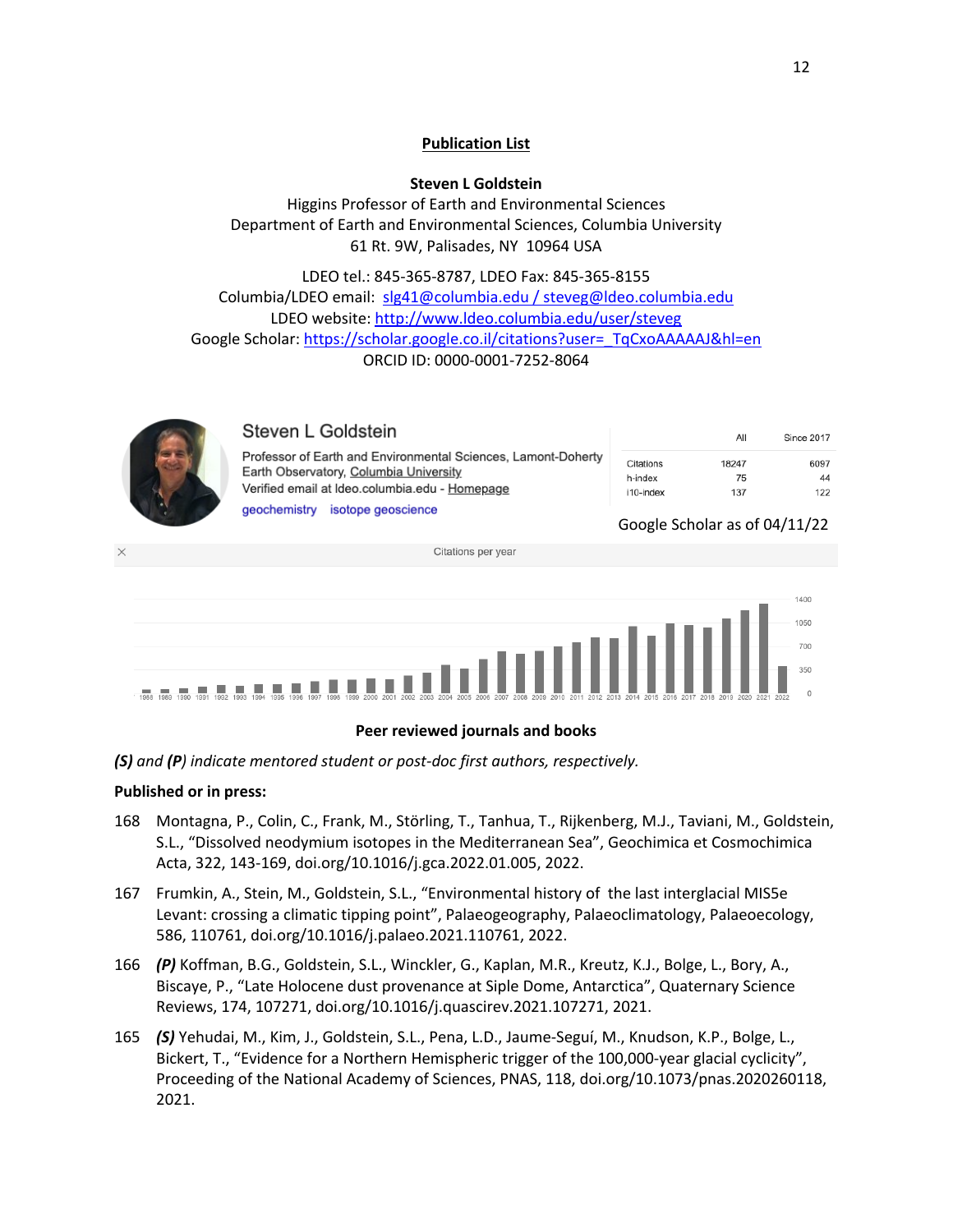- 164 *(P)* Cai, Y., Yang Yang, A., Goldstein, S.L., Langmuir, C.H., Michael, P.A., Cochran, J.R., Zhang, W., Wang, D., Bolge, L., "Multi-stage melting of enriched mantle components along the eastern Gakkel Ridge", Chemical Geology, 586, 120594, doi.org/10.1016/j.chemgeo.2021.120594, 2021.
- 163 *(P)* Hines, S.K.V., Bolge, L., Goldstein, S.L., Charles, C.D., Hall, E.R., Hemming, S.R., "Modest changes in Cape Basin glacial ocean circulation structure from benthic neodymium and carbon isotopes", Paleoceanography and Paleoclimatology, Paleoceanography and Paleoclimatology, 36, e2021PA004281, doi.org/10.1029/2021PA004281, 2021.
- 162 Borghini, G., Rampone, E., Class, C., Goldstein, S.L., Cai Y., Cipriani A., Bolge, L., Hofmann A.W., "Enriched Hf-Nd isotopic signature of veined pyroxenite-infiltrated peridotite as a possible source for E-MORB", Chemical Geology, 586, 120591, doi.org/10.1016/j.chemgeo.2021.120591, 2021.
- 161 *(P)* Li, S., Raymo, M.E., Goldstein, S.L., "Neogene Continental Denudation and the Beryllium Conundrum", Proceedings of the National Academy of Sciences, 118, doi.org/10.1073/pnas.2026456118, 2021.
- 159 Haley, B.A., Wu, Y., Muratli, J.A., Basak, C., Pena, L.D., Goldstein, S.L., "Rare earth element and neodymium isotopes of the eastern US GEOTRACES Equatorial Pacific Zonal Transect (GP16)", Earth and Planetary Science Letters, 576, 117233, doi.org/10.1016/j.epsl.2021.117233, 2021.
- 158 *(S)* Kim, J., Goldstein, S.L., Pena, L.D., Jaume-Seguí, M., Knudson, K., Yehudai, M., Bolge, L., "North Atlantic Deep Water during Pleistocene interglacials and glacials", Quaternary Science Reviews, 269, 107146, 2021.
- 157 Yang Yang, A., Langmuir, C., Cai, Y., Goldstein, S., Michael, P., Chen, Z., "The subduction influence on ocean ridge basalts and its significance", Nature Communications, 12:4757 doi.org/10.1038/s41467-021-25027-2. 2021.
- 156 *(P)* Weiss, Y., Kiro, Y., Class, C., Winckler, G., Harris, J.W. Goldstein, S.L., "Helium in diamonds unravels over a billion years of craton metasomatism", Nature Communications, 12:2667, doi.org/10.1038/s41467-021-22860-3, 2021.
- 155 *(P)* Koffman, B.G., Goldstein, S.L., Winckler, G., Borunda, A. Kaplan, M.R., Bolge, L., Cai, Y., Recasens, C. Koffman, T.N.B., Vallelonga, P., "New Zealand as a source of mineral dust to the atmosphere and ocean", Quaternary Science Reviews, https://doi.org/10.1016/j.quascirev.2020.1066590, 2021.
- 154 *(S)* Jaume-Seguí, M., Kim, J., Pena, L. D., Goldstein, S. L., Knudson, K. P., Yehudai, M., Hartman, A.E., Bolge, L., Ferretti, P., "Distinguishing glacial AMOC and interglacial non-AMOC Nd isotopic signals in the deep western Atlantic over the last 1 Myr", Paleoceanography and Paleoclimatology, 36, e2020PA003877, 2020.
- 153 Stein, M. and Goldstein, S.L., "The Dead Sea Deep Drill Project: an Introduction", Quaternary Science Reviews, 106639, https://doi.org/10.1016/j.quascirev.2020, 2020.
- 152 *(P)* Kiro, Y., Goldstein, S.L., Kushnir, Y., Olson, J.M., Bolge, L., Lazar, B., Stein, M., "Droughts, flooding events, and shifts in water sources and seasonality characterize last interglacial Levant climate", Quaternary Science Reviews, 106546, 2020.
- 151 *(S)* Wu, Y., Pena, L.D., Goldstein, S L., Basak, C., Bolge, L., Jones, K.M., McDaniel, D.K., Hemming, S.R, "A user-friendly workbook to facilitate rapid and accurate rare earth element analyses by ICP-MS for multispiked samples", Geochemistry, Geophysics, Geosystems, 21, e2020GC009042. https://doi.org/ 10.1029/2020GC009042, 2020.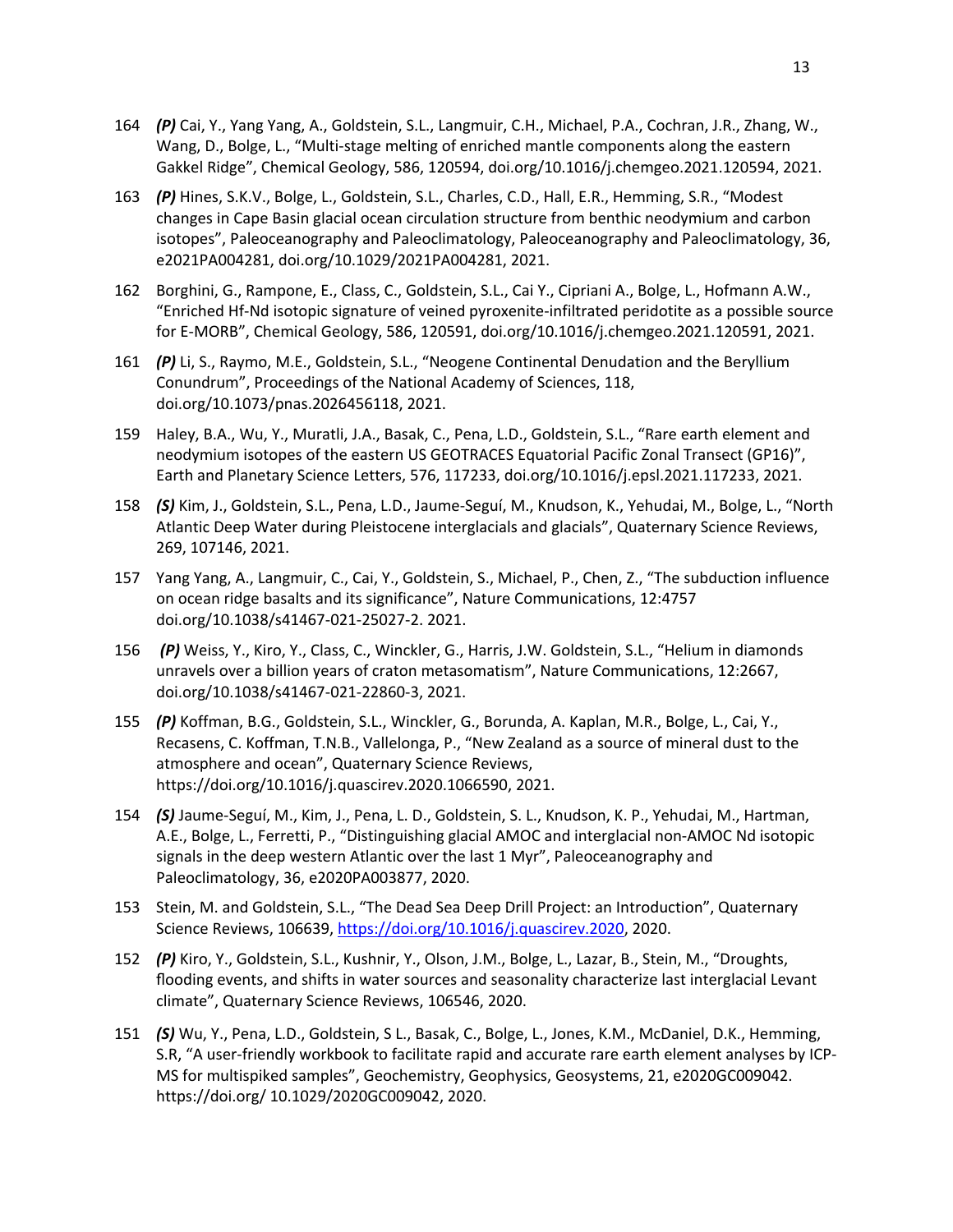- <sup>150</sup> Goldstein, S.L., Kiro, Y., Torfstein, A., Kitagawa, H., Tierney, J., Stein, M.,"Revised chronology of the ICDP Dead Sea deep drill core relates drier-wetter-drier climate cycles to insolation over the past 220 kyr", Quaternary Science Reviews, 244, https://doi.org/10.1016/j.quascirev.2020.106460, 2020.
- 149 Simon, M.H., Babin, D.P., Goldstein, S.L., Cai, Y., Liu, T.<sup>3</sup>, Han, X., Haws, A.A., Johns, M.A., Lear, C., Hemming, S.R., "Sequential extraction procedure to obtain the composition of terrigenous detritus in marine sediments", MethodsX, 7, 100888; https://doi.org/10.1016/j.mex.2020.100888, 2020.
- 148 Simon, M.H., Babin, D.P., Goldstein, S.L., Cai, Y., Liu, T.<sup>3</sup>, Han, X., Haws, A.A., Johns, M.A., Lear, C., Hemming, S.R., "Development of a protocol to obtain the composition of terrigenous detritus in marine sediments - a pilot study from International Ocean Discovery Program Expedition 361", Chemical Geology, 535, 119449, 2020.
- 147 Simonsen, M.F., Baccolo, G., Blunier, T., Borunda, A., Delmonte, B., Frei, R., Goldstein, S.L., Grinsted, A., Kjær, H.A., Sowers, T., Svensson, A., Vinther, B., Vladimirova, D., Winckler, G., Winstrup, M., Vallelonga, P., "East Greenland ice core dust record reveals timing of Greenland ice sheet advance and retreat", Nature Communications, 10:4494, doi.org/10.1038/s41467-019- 12546-2, 2019.
- 146 Farmer, J.R., Goldstein, S.L., Haynes, L., Hönisch, B., Kim, J., Pena, L., Jaume-Seguí, M., Yehudai, M. "Data constraints on ocean-carbon cycle feedbacks at the mid-Pleistocene transition", Past Global Changes Magazine, 27 62-63, https://doi.org/10.22498/pages.27.2.62, 2019
- 145 *(P)* Karas, C., Goldstein, S.L., deMenocal, P.B., "Formation of Antarctic Intermediate Water during the Plio-Pleistocene", Quaternary Science Reviews, 223 105945; https://doi.org/10.1016/j.quascirev.2019.105945, 2019.
- 144 Farmer, J.R., Hönisch, B., L.L. Haynes, L.L., Kroon, D., Jung, S., Ford, H.L., M.E. Raymo, M.E., Bell, D.B., Jaume-Seguí, M., Goldstein, S.L., Pena, L.D., Yehudai, M., and Kim, J., "Deep Atlantic Ocean carbon storage and the rise of 100,000-year glacial cycles", Nature Geoscience, 12, 355-360, https://doi.org/10.1038/s41561-019-0334-6, 2019.
- 143 Naik, S.S., Basak, C., Goldstein, S.L., Naidu, P.D., Naik, S.N.," A 16-kyr record of ocean circulation and monsoon intensification from the central Bay of Bengal", Geochemistry, Geophysics, Geosystems, 20. https://doi. org/10.1029/2018GC007860, 2019.
- 142 Schlitzer, R.H. et al., "The GEOTRACES Intermediate Data Product 2017, Chemical Geology, 493, 210-233, https://doi.org/10.1016/j.chemgeo.2018.05.040, 2018.
- 141 *(P)* Weiss, Y., Goldstein, S.L., "The involvement of saline fluids in the metasomatic 'cocktail' of kimberlite sources", Mineralogy and Petrology, doi.org/10.1007/s00710-018-0613-8, 2018.
- 140 Stichel T, Pahnke K, Duggan B., Goldstein S.L., Hartman A.E., Paffrath R, and Scher HD "TAG Plume: revisiting the hydrothermal neodymium contribution to seawater. Frontiers of Marine Science, 5, Article 96, doi: 10.3389/fmars.2018.00096s, 2018.
- 139 *(P)* Weiss, Y., Navon, O., Goldstein, S.L., Harris, J.W., "Thermo-chemical conditions during Mesozoic metasomatism at the southwestern Kaapvaal SCLM", Earth and Planetary Science Letters, 491, 134-137, 2018.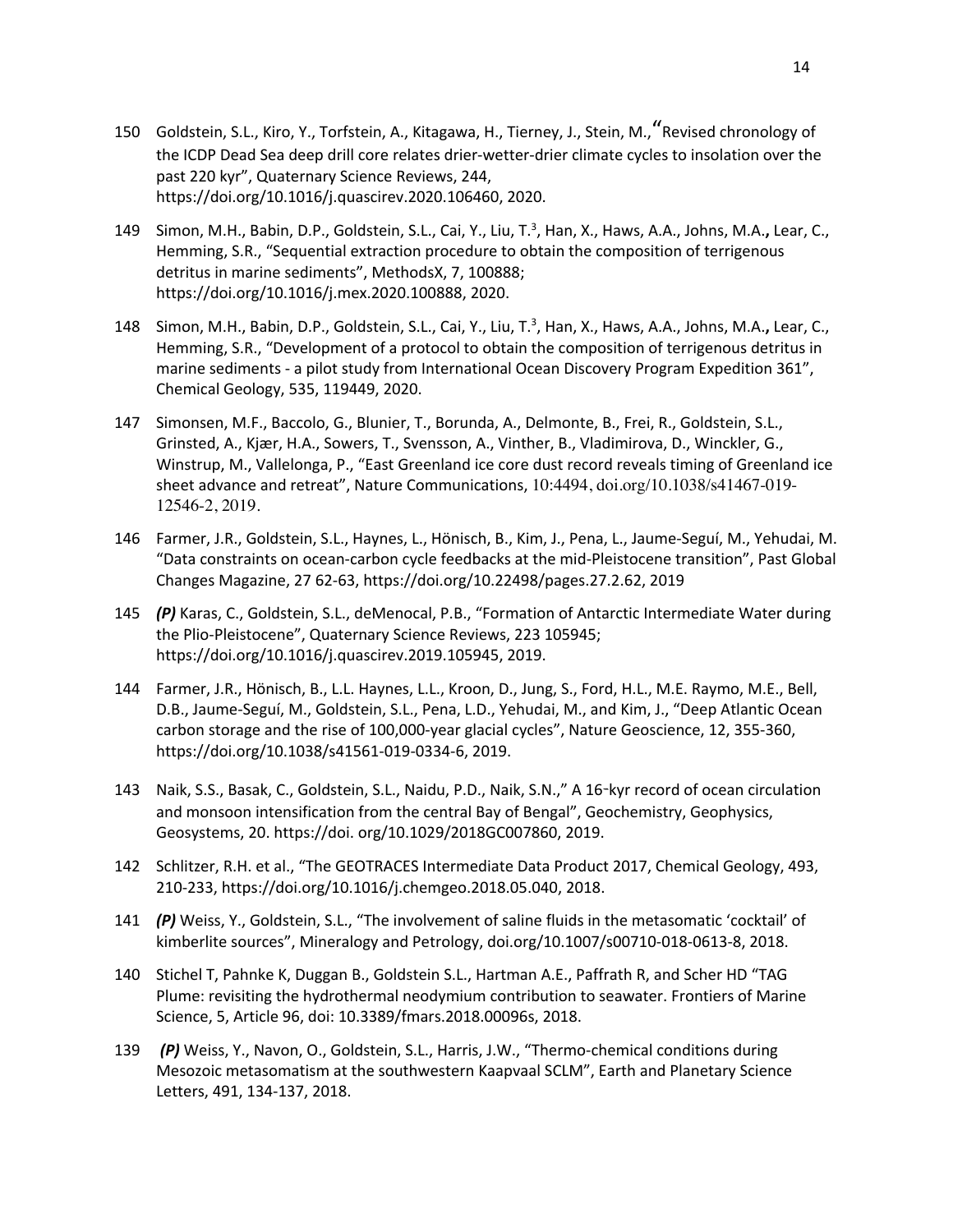- 138 Torfstein, A., Goldstein, S.L., Stein, M., "Enhanced Saharan Dust Input to the Levant during Heinrich Stadials", Quaternary Science Reviews, 186, 1-14, 2018.
- 137 *(S)* Wang, D., Wanga, X.-L., Cai, Y., Goldstein, S.L., Yanga, T., "Do Hf isotopes in magmatic zircons represent those of their host rocks?", Journal of Asian Earth Sciences, 154, 202–212, https://doi.org/10.1016/j.jseaes.2017.12.025, 2018.
- 136 Palchan, D., Stein, M., Goldstein, S.L., Almogi-Labin, A., Tirosha, O., Erel, Y., "Synoptic conditions of fine-particle transport to the last interglacial Red Sea –Dead Sea from Nd-Sr compositions of sediment cores", Quaternary Science Reviews, 179, 123-136, https://doi.org/10.1016/j.quascirev.2017.09.004, 2018.
- 135 Erel, Y., Goldstein, S.L., Torfstein, A., Palchan, D., Israel, M., & Stein, M., "Isotopic Tracers of Dust and Loess in the Levant", in Enzel, Y. and Bar-Yosef, O., eds., *Quaternary of the Levant: Environments, Climate Change, and Humans*, 483-492, Cambridge University Press. doi: 10.1017/9781316106754.008, 2017.
- 134 Stein, M., & Goldstein, S.L., "Lake Lisan: the archive of the last glacial Levant's hydroclimatology", in Enzel, Y. and Bar-Yosef, O., eds., *Quaternary of the Levant: Environments, Climate Change, and Humans*, 107-114, Cambridge University Press. doi: 10.1017/9781316106754.008, 2017.
- 133 Stein, M., Lazar, B., Torfstein, A., and Goldstein, S.L., "Chronologies of Late Quaternary coral reefs and lake sediments from the Red Sea and Dead Sea Rift Valley"; in Enzel, Y. and Bar-Yosef, O., eds., *Quaternary of the Levant: Environments, Climate Change, and Humans*, 75-82, Cambridge University Press. doi: 10.1017/9781316106754.008, 2017.
- 132 Kitagawa, H., Stein, M., Goldstein, S.L., Nakamura, T., Lazar, B., and DSDDP Scientific Party, "Radiocarbon Chronology of the DSDDP Core at the Deepest Floor of the Dead Sea", Radiocarbon, 59, 383-394, DOI: https://doi.org/10.1017/RDC.2016.120, 2017.
- 131 *(S)* Gili, S., Diego M. Gaiero, D.M., Goldstein, S.L., Chemale, Jr, F., Kaplan, M.R., Jweda, J., Becchio. R.A., Koester, E., "Glacial/interglacial changes of Southern Hemisphere zonal circulation from the geochemistry of South American and East Antarctic dust", Earth and Planetary Science Letters, 469, 98-109, 2017.
- 130 *(P)* Kiro, Y., Goldstein, S.L., Garcia-Veigas, J., Levy, E., Kushnir, Y., Stein, M., Lazar, B., "Relationships between lake level changes and water and salt budgets in the Dead Sea during extreme aridities in the Eastern Mediterranean", Earth and Planetary Science Letters, 464, 211- 226, doi:10.1016/j.epsl.2017.01.043.2017, 2017.
- 129 Behrens, M., Muratli, J., Pradoux, C., Wu, Y., Böning, P., Brumsack, H.-J., Goldstein, S.L., Haley, B., Jeandel, C., Pena, L.D., Paffrath, R., Schnetger, B., Pahnke, K., "Rapid and precise analysis of rare earth elements in small volumes of seawater - method and intercomparison", Marine Chemistry, 186, 110-120, doi:10.1016/j.marchem.2016.08.006, 2016.
- 128 *(P)* Weiss, Y., Class, C., Goldstein, S.L., Hanyu, T., "Key new pieces to the HIMU puzzle from olivines and diamond inclusions", Nature 537, 666-670, doi:10.1038/nature19113, 2016.
- 127 *(S)* Gili, S., Gaiero, D.M., Goldstein, S.L., Chemale Jr., F., Koester, E., Jweda, J., Vallelonga, P., Michael R. Kaplan, M.R., "Provenance of dust to Antarctica: a lead isotopic perspective", Geophysical Research Letters, DOI 10.1002/2016GL068244, 2016.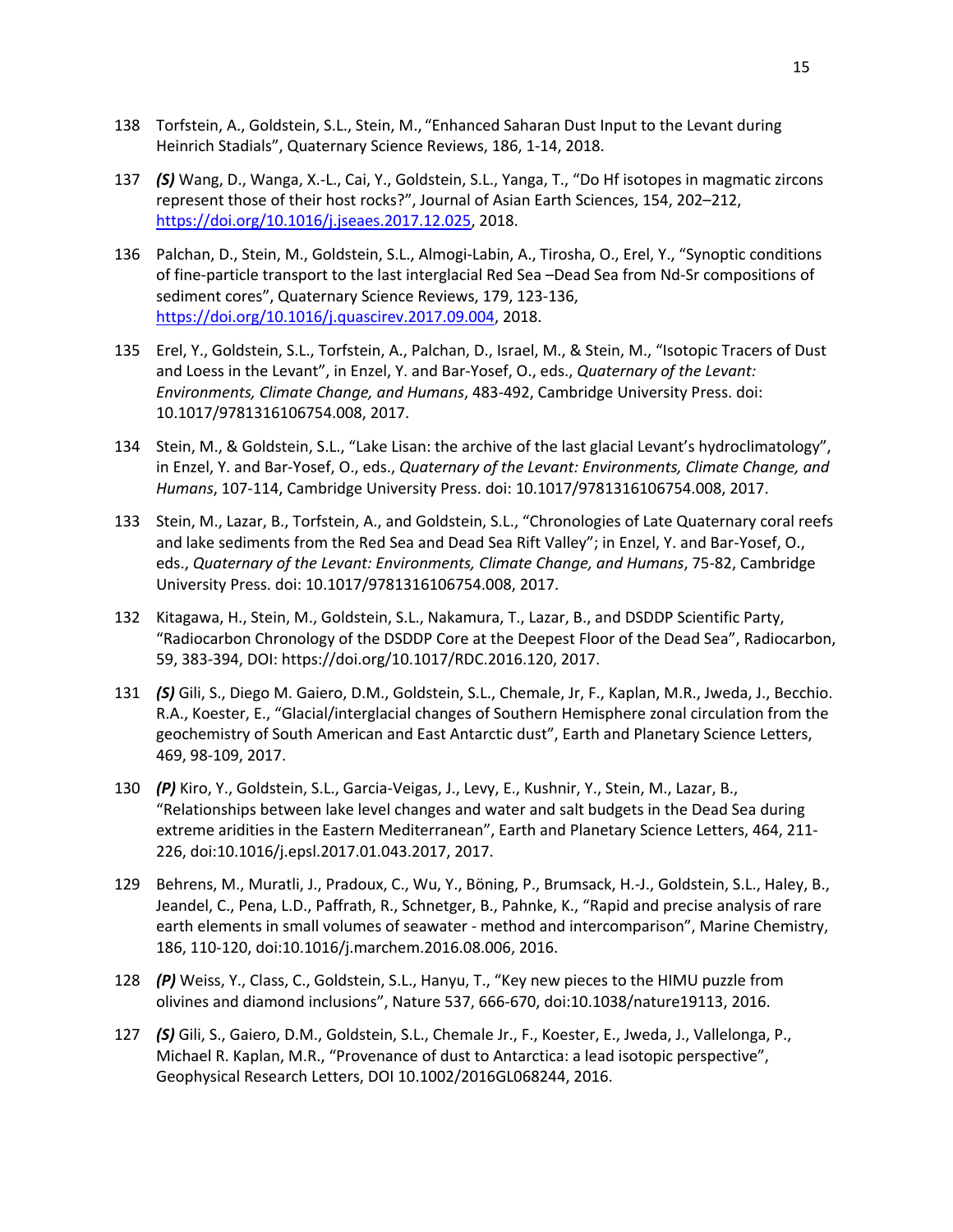- 126 *(P)* Borghini, G., Rampone, E., Zanetti, A., Class, C., Cipriani, A., Hofmann, A.W., Goldstein, S.L., "Origin and Evolution of Pyroxenite Layers in the External Ligurides Peridotite Complex (Northern Apennines, Italy), Journal of Petrology, doi: 10.1093/petrology/egv074, 2016.
- 125 *(P)* Kiro, Y., Goldstein, S.L., Lazar, B., and Stein, M., "Environmental implications of salt facies in the Dead Sea", GSA Bulletin 128; 824–841, doi: 10.1130/B31357.1, 2016.
- 124 *(P)* Block, K.A., Steiner, J.C., Puffer, J.H., Jones, K.M., Goldstein, S.L., "Evolution of late stage differentiates in the Palisades Sill, New York and New Jersey", Lithos, 230, 131-132, 2015.
- 123 (P) Cai, Y., Rioux, M.E., Kelemen, P.B., Goldstein, S.L., Bolge, L., "Distinctly different parental magmas for calc-alkaline plutons and tholeiitic lavas in the central and eastern Aleutian arc", Earth and Planetary Letters, 431, 119-126, 2015.
- 122 *(P)* Torfstein, A., Goldstein, S.L., Stein, M., Kushnir, Y., Enzel, Y., Haug, G., "Response to comment on: "Dead Sea drawdown and monsoonal impacts in the Levant during the last interglacial" [EPSL, 412, 235–244, 2015] by A. Katz and A. Starinsky, Earth and Planetary Science Letters, 427, 306- 308, 2015.
- 121 *(S)* Jweda, J., Bolge, L., Class, C., Goldstein, S.L., "High precision Sr-Nd-Hf-Pb isotopic compositions of USGS Standard Reference Material BCR-2", Geostandards and Geoanalytical Research, DOI: 10.1111/j.1751-908X.2015.00342.x, 2015.
- 120 Stichel, T., Hartman, A.E., Duggan, B., Goldstein, S.L., Scher, H.D., Pahnke, K., "Biogeochemical cycling of Nd along the eastern margin of the North Atlantic", Earth and Planetary Science Letters 412, 245-260, 2015.
- 119 *(P)* Torfstein, A., Goldstein, S.L., Stein, M., Kushnir, Y., Enzel, Y., Haug, G., "Dead Sea drawdown and monsoonal influences in the Levant during the last interglacial", Earth and Planetary Science Letters, 412, 235-244, 2015.
- 118 Neugebauer, I., Waldmann, N.D., Schwab, M.J., Brauer, A., Enzel, Y., Kitagawa, H., Frank, U., Dulski, P., Agnon, A., Ariztegui, D., Ben-Avraham, Z., Goldstein, S.L., Stein, M., "Lithologies and depositional environments of the last two climatic cycles in the deep hypersaline Dead Sea: New observations from the ICDP Dead Sea Deep Drilling Project (DSDDP)", Quaternary Science Reviews, 102, 149-165, 2014.
- 117 Rampone, E., Borghini, G., Romairone, A., Abouchami, W., Class, C., Goldstein. S.L., "Sm-Nd geochronology of the Erro-Tobbio gabbros (Ligurian Alps, Italy): insights on the evolution of the Alpine Tethys", Lithos, 205, 236-246, 2014.
- 116 Pierce, E.L., Hemming, S.R., Williams, T.W., van de Flierdt, T., Brachfeld, S.A., Gehrels, G., Goldstein, S.L., Reiners, P.W., Thompson, S.N., "A comparison of detrital U-Pb zircon, <sup>40</sup>Ar/<sup>39</sup>Ar hornblende, and  ${}^{40}Ar/{}^{39}Ar$  biotite ages in marine sediments off East Antarctica: implications for the geology of subglacial terrains and provenance studies", Earth Science Reviews, DOI: 10.1016/j.earscirev.2014.08.010, 2014.
- 115 Anderson, R.F., Barker, S., Fleisher, M., Gersonde R., Goldstein, S.L., Kuhn G., Mortyn, P.G., Pahnke, K., Julian P. Sachs, J.P., "Biological response to millennial variability of dust supply in the Subantarctic South Atlantic Ocean", Philosophical Transactions of the Royal Society, Lond. Ser. A., 372, 20130054, doi.org/10.1098/rsta.2013.0054, 2014.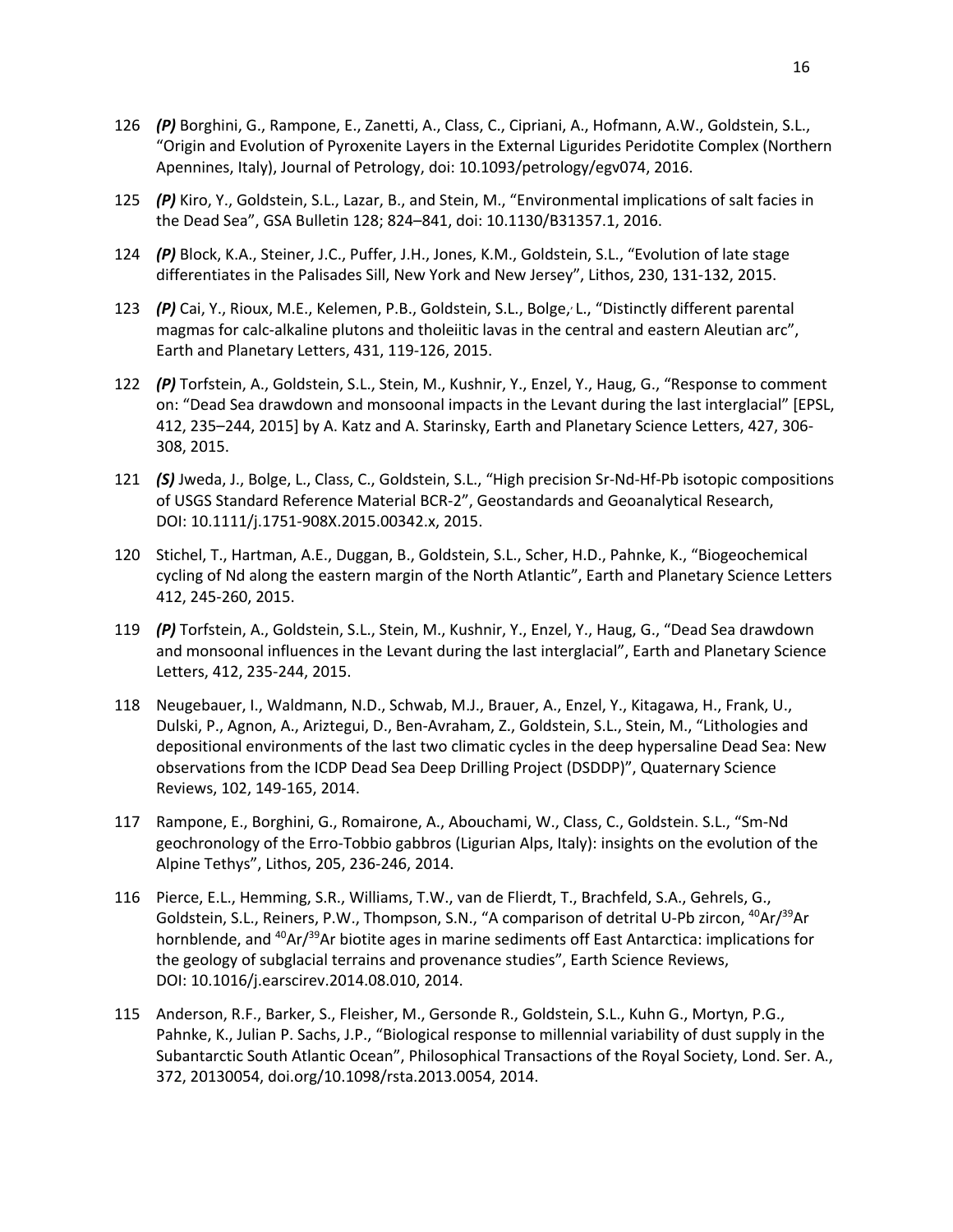- 114 *(P)* Pena, L.P., Goldstein, S.L., "Thermohaline circulation crisis during the Mid-Pleistocene Transition", Science, 345, 318-322, DOI: 10.1126/science.1249770, 2014.
- 113 *(S, P)* Cai, Y., LaGatta, A., Goldstein, S.L., Langmuir, C.H., Gómez-Tuena, A., Martín-del Pozzo, A.-L., Carrasco-Núñez, G., "Hafnium isotope evidence for slab melt contributions in the Central Mexican Volcanic Belt and implications for slab melting in hot and cold slab arcs", Chemical Geology, 377, 45-55, 2014.
- 112 Montagna, P., McCulloch, M., Douville, E., Correa, M.L., Trotter, J., Rodolfo-Metalpa, R., Dissard, D., Ferrier-Pages, C., Frank, N., Freiwald, A., Goldstein, S., Mazzoli, C., Reynaud, S., Ruggeberg, A., Russo, S., Taviani, M., "Li/Mg systematics in scleractinian corals: Calibration of the thermometer", Geochimica et Cosmochimica Acta, 132, 288-310, DOI: 10.1016/j.gca.2014.02.005, 2013.
- 111 *(S)* Palchan, D., Stein, M., Almogi-Labin, A., Erel, Y., Goldstein, S.L., "Dust transport and synoptic conditions over the Sahara-Arabia deserts during the MIS6/5 and 2/1 transitions from physical, chemical and isotopic properties of Red Sea cores", Earth and Planetary Science Letters, 382, 125- 129, 2013.
- 110 Hathorne, E.C., Gagnon, A., Felis, T., Adkins, J., Ryuji, A., Boer, W., Caillon, N., Case, D., Cobb, K., Douville, E., deMenocal, P., Eisenhauer, A., Garbe-Schönberg, C.-D., Geibert, W., Goldstein, S., Hughen, K., Inoue, M., Kawahata, H., Kölling, M., Le Cornec, F., Linsley, B.K., McGregor, H.V., Montagna, P., Nurhati, I.S., Quinn, T.M., Raddatz, J., Rebaubier, H., Robinson, L., Sadekov, A., Sherell, R., Sinclair, D., Tudhope, A.W., Wei, G., Wong, H., Wu, H.C., You, C.-F., "Inter-laboratory study for coral Sr/Ca and other element/Ca ratio measurements", Geochemistry, Geophysics, Geosystems, 14 (9) 3730-3750; DOI: 10.1002/ggge.20230, 2013.
- 109 Stein, M., Lazar, B., Goldstein, S.L., "Radiocarbon reservoir ages as freshwater-brine monitors in Lake Lisan - Dead Sea system", Radiocarbon, 55, 1050-1057, 2013.
- 108 *(P)* Borghini, G., Rampone, E., Zanetti, A., Class, C., Cipriani, A., Hofmann, A.W., Goldstein, S.L., "Meter-scale Nd isotopic heterogeneity in pyroxenite-bearing Ligurian peridotites encompass global-scale upper mantle variability", Geology, 41, 1055-1058, doi: 10.1130/G34438.1, 2013.
- 107 *(P)* Pena, L.D., Goldstein, S.L., Hemming, S.R., Jones, K.M., Calvo, E., Pelejero, C., Cacho, I., "Rapid Changes in Meridional Advection of Southern Ocean Intermediate Waters to the Tropical Pacific During the last 30 kyr", Earth and Planetary Science Letters, 368, 20-32, 2013.
- 106 *(P)* Torfstein, A., Goldstein, S.L., Stein, M., Enzel, Y., "Impacts of abrupt climate changes in the Levant from last glacial Dead Sea levels", Quaternary Science Reviews, 69, 1-7, 2013.
- 105 *(P)* Torfstein, A., Goldstein, S.L., Kagan, E., Stein, M., "An integrated multi-site U-Th chronology of last glacial Lake Lisan", Geochemica et Cosmochimica Acta, 104, 210-231, 2013.
- 104 Haliva-Cohen, A., Stein, M., Goldstein, S.L., Sandler, A., Starinsky, A., "Sources and transport routes of fine detritus material to the Late Quaternary Dead Sea basin", Quaternary Science Reviews, 49, 1-16, 2012.
- 103 *(P)* Pahnke, K., van de Flierdt, T., Jones, K., Hemming, S.R., Goldstein, S.L., "GEOTRACES intercalibration of neodymium isotopes and rare earth elements in seawater and particulates – Part 2: systematic tests and baseline profiles", Limnology and Oceanography: Methods, 10, p. 252-269, 2012.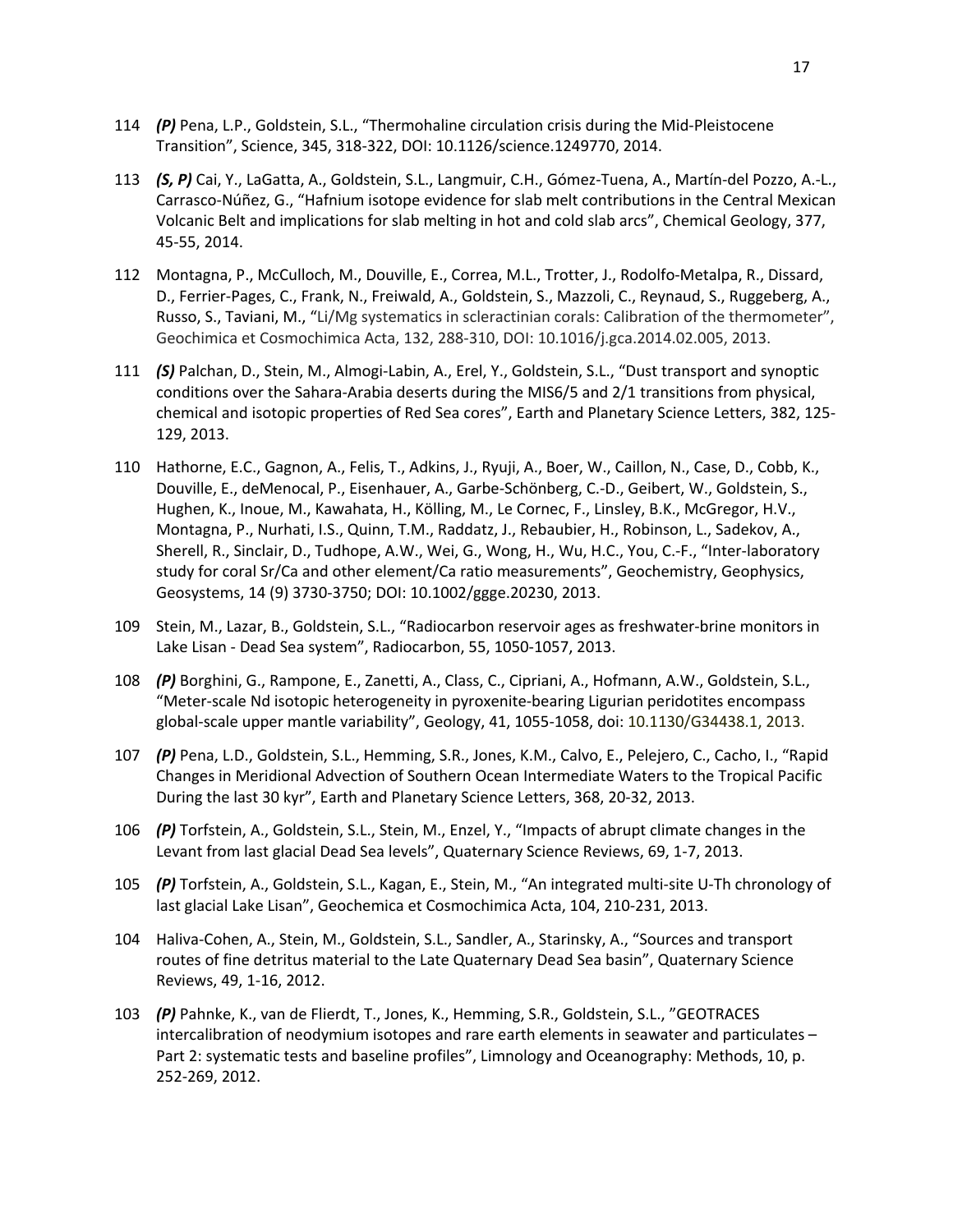- 102 van de Flierdt, T., Pahnke, K., Amakawa, H., Andersson, P., Basak, C., Colin, C., Crocket, K., Frank, M., Frank, N., Goldstein, S.L., Goswami, V., Haley, B.A., Hathorne, E.C., Hemming, S.R., Henderson, G.M., Jeandel, C., Jones, K., Kreissig, K., Lacan, F., Martin, E.E., Newkirk, D., Pena, L., Piotrowski, A.M., Pradoux, C. Scher, H.D., Schöberg, H., Singh, S.K., Tazoe, H., Vance, D., Yang, J., "GEOTRACES intercalibration of neodymium isotopes and rare earth elements in seawater and marine particulates – Part 1: international intercomparison", Limnology and Oceanography: Methods, 10, p. 234-251, 2012.
- 101 *(P)* López Correa, M., Montagna, P., Joseph, N., Rüggeberg, A., Fietzke, J., Dorschel, B., Goldstein, S.L., Wheeler, A., Freiwald, A., "Preboreal onset of cold-water coral growth beyond the Arctic Circle revealed by coupled radiocarbon and U-series dating and neodymium isotopes", Quaternary Science Reviews, 34, 24-43, 2012.
- 100 Pierce, E., Williams, T., van de Flierdt, T., Hemming, S.R., Brachfeld, S., Goldstein, S.L., "Characterizing the sediment provenance of East Antarctica's weak underbelly: the Aurora and Wilkes sub-glacial basins", Paleoceanography, 26, Article #: PA4217, DOI: 10.1029/2011PA002127, 2011.
- 99 Gale, A., Escrig, S., Gier, E.J., Langmuir, C.H., Goldstein, S.L., "Enriched basalts at segment Centers: the Lucky Strike (37º 17' N) and Menez Gwen (37º 50' N) segments of the Mid-Atlantic Ridge", Geochemistry, Geophysics, Geosystems, 12, Article #: Q06016 DOI: 10.1029/2010GC003446, 2011.
- 98 Zellmer, G.F., Rubin, K.H., Dulski, P., Lizuka, Y., Goldstein, S. L., Perfit, M.R., "Crystal growth during dike injection of MOR basaltic melts: evidence from preservation of local Sr equilibria in plagioclase", Contributions to Mineralogy and Petrology, 161, 153-173, 2011.
- 97 Gómez-Tuena, A., Mori, L., Goldstein, S.L., Pérez-Arvizu, O., "Magmatic Diversity of western Mexico as a function of metamorphic transformations in the subducted oceanic plates", Geochimica et Cosmochimica Acta, 75, 213-241, 2011.
- 96 Straub, S.M., Goldstein, S.L., Class, C., Schmidt, A., Gómez-Tuena, A., "Slab and mantle controls of the post 42 Ma Sr-Nd-Pb-Hf evolution of the Izu-Bonin arc", Journal of Petrology, 51, 993-1026, 2010.
- 95 *(S)* Simons, K.K., Harlow, G.E., Brueckner, H.K., Goldstein, S.L., Sorensen, S.S., Hemming, N.G., Langmuir, C.H., "Lithium isotopes in Guatamalan and Franciscan HP-LT rocks: insights into the role of sediment-derived fluids during subduction" Geochimica et Cosmochimica Acta, 74, 3621-3641, 2010.
- 94 Williams<sup>,</sup> T., van de Flierdt, T., Hemming, S.R., Chung, E., Roy, M., Goldstein, S.L., "Evidence for iceberg armadas from East Antarctica in the Southern Ocean during the late Miocene and early Pliocene", Earth and Planetary Science Letters, 290, 351-361, 2010.
- 93 *(S)* Mori, L., Gómez-Tuena, A., Schaaf, P., Goldstein, S.L., Pérez-Arvizu, O., Solís-Pichardo, G., "Lithospheric removal as a trigger for flood basalt magmatism in the Trans-Mexican Volcanic Belt", Journal of Petrology, 50, p. 2157-2186, 2009.
- 92 Class, C., Goldstein, S.L., Shirey, S.B., "Osmium isotopes in Grande Comore lavas: a new extreme among a spectrum of EM-type endmembers" Earth and Planetary Science Letters, 284, 219-227, 2009.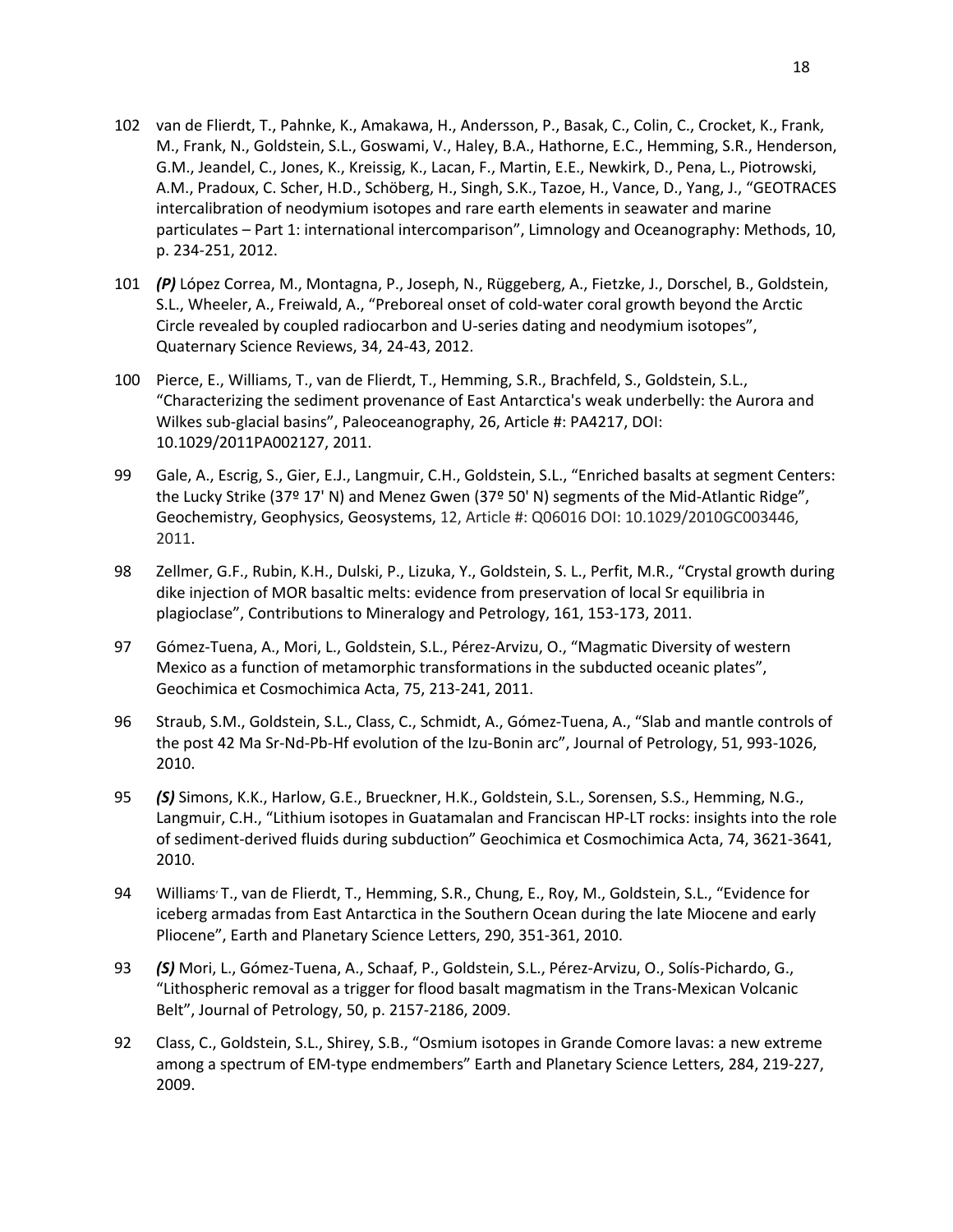- 91 *(S)* Franzese, A.M., Hemming, S.R., Goldstein, S.L. "Use of strontium isotopes in detrital sediments to constrain the glacial position of the Agulhas Retroflection", Paleoceanography, 24, PA2217, doi:10.1029/2008PA001706, 2009.
- 90 *(P)* Escrig, S., Bézos, A., Goldstein, S.L., Langmuir, C.H., Michael, P.J., "Mantle source variations beneath the Eastern Lau Spreading Center and the nature of subduction components in the Lau basin-Tonga arc system", Geochemistry Geophysics Geosystems, 10, Q04014, 2009.
- 89 Straub, S.M., Goldstein, S.L., Class, C., Schmidt, A., "Mid-ocean ridge basalt of Indian type in the northwest Pacific Ocean basin", Nature Geoscience, 2, 286-289, 2009.
- 88 Zhang, H-F., Goldstein, S.L., Zhou, X., Sun, M., Cai, Y., "Comprehensive refertilization of lithospheric mantle beneath the North China Craton: further Os-Sr-Nd isotopic constraints", Journal of the Geological Society (London), 166, 249-259, 2009.
- 87 *(P)* Cole, J.M., Goldstein, S.L., deMenocal, P.B., Hemming, S.R., Grousset, F.E., "Contrasting compositions of Saharan dust in the eastern Atlantic Ocean during the last deglaciation and African Humid Period, Earth and Planetary Science Letters, 278, 257-266, 2009.
- 86 *(P)* Pahnke, K., Goldstein, S.L., Hemming, S.R. "Abrupt changes in Antarctic Intermediate Water circulation over the past 25,000 years", Nature Geoscience, 1, 870-874, 2008.
- 85 *(P)* Siddall, M., Khatiwala, S., van de Flierdt, T., Jones, K., Goldstein, S.L., Hemming, S.R., Anderson, R.F., "Towards explaining the Nd paradox using reversible scavenging in an ocean general circulation model", Earth and Planetary Science Letters, 274, 448-461, 2008.
- 84 *(P)* van de Flierdt, T., Hemming, S.R., Goldstein, S.L., Gehrels, G.E., Cox, S.E., "Evidence against a young volcanic origin of the Gamburtsev Subglacial Mountains, Antarctica", Geophysical Research Letters 35, L21303, doi:10.1029/2008GL035564, 2008.
- 83 *(S)* Jones, K.M., Khatiwala, S., Goldstein, S.L., Hemming, S.R., van de Flierdt, T., "Modeling the distribution of Nd isotopes in the oceans using an offline Ocean General Circulation Model", Earth and Planetary Science Letters 272, 610-619, 2008.
- 82 *(S)* Piotrowski, A.M., Goldstein, S.L., Hemming, S.R., Fairbanks, R.G., Zylberberg, D.R., "Oscillating glacial northern and southern deep water formation from combined neodymium and carbon isotopes", Earth and Planetary Science Letters 272, 394-405, 2008.
- 81 Kissel, C., Laj, C., Piotrowski, A.M., Goldstein, S.L., Hemming, S.R., "Millennial-scale Propagation of Atlantic Deep Waters to the Glacial Southern Ocean", Paleoceanography. 23, PA2102, doi:10.1029/2008PA001624, 2008.
- 80 Goldstein, S.L., Soffer, G., Langmuir, C.H., Lehnert, K.A., Graham, D.W., Michael, P.J., "Origin of a 'Southern Hemisphere' geochemical signature in the Arctic upper mantle", Nature 453, 89-93; doi:10.1038/nature06919, 2008.
- 79 Zhang, H.F., Goldstein, S.L., Zhou, X-H., Sun, M., Zheng, J.-P., Cai, Y., "Transformation of ancient sub-continental lithospheric mantle beneath Archean blocks, eastern China: Re-Os isotopic evidence from mantle xenoliths of Paleozoic kimberlites and Mesozoic basalts", Contributions to Mineralogy and Petrology 155, 271-293, 2008.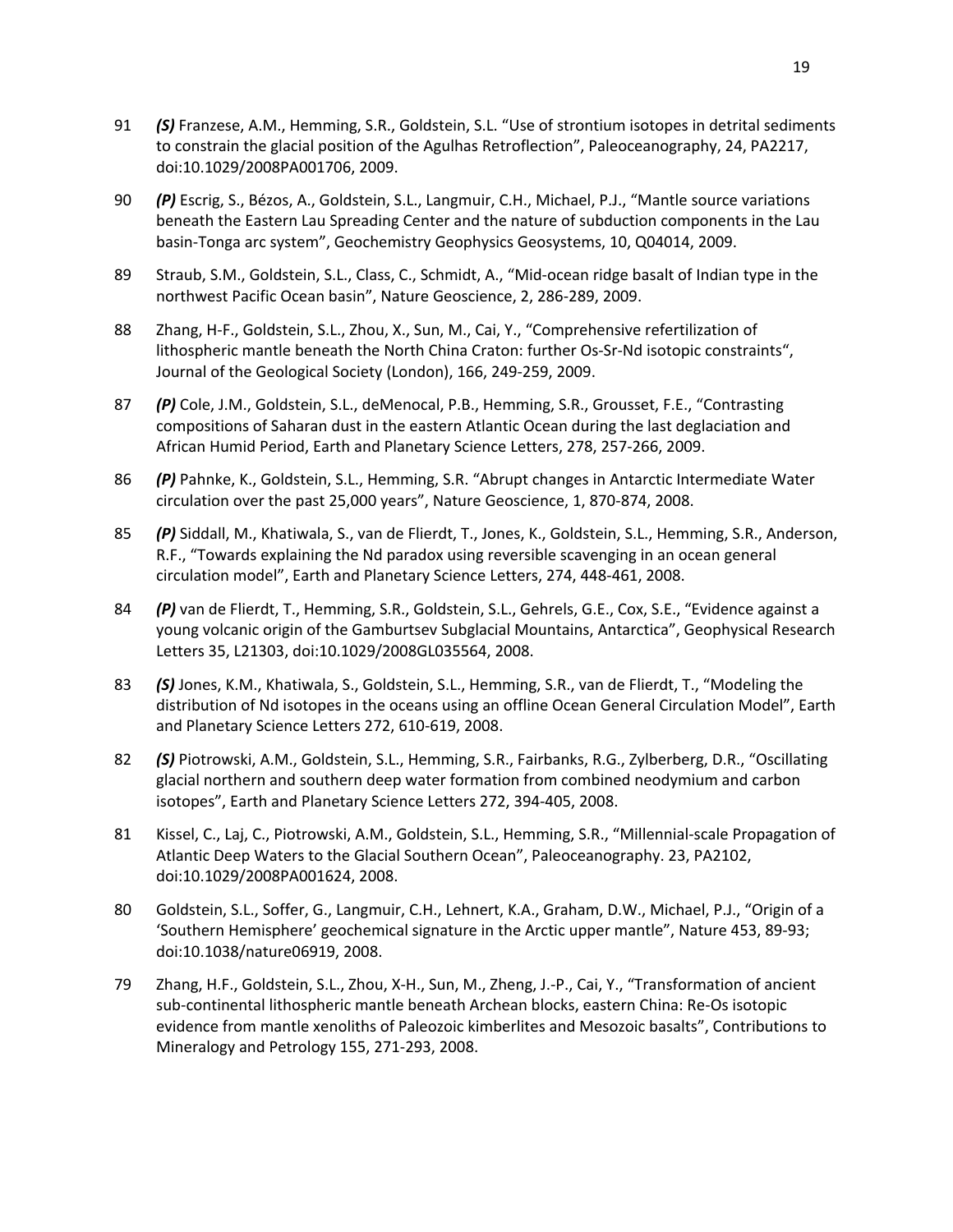- 78 *(P)* Roy, M., van de Flierdt, T., Hemming, S.R., Goldstein, S.L. "<sup>40</sup>Ar/<sup>39</sup>Ar ages of Hornblende Grains and Bulk Sm/Nd Isotopes of Circum-Antarctic Glacio-marine Sediments: Implications for Sediment Provenance in the Southern Ocean", Chemical Geology, 244, 507-519, 2007.
- 77 *(S)* Mori, L., Gómez-Tuena, A., Cai, Y., Goldstein, S.L., "Effects of prolonged flat subduction on the Miocene magmatic record of the central Trans-Mexican Volcanic Belt", Chemical Geology, 244, 452-473, 2007.
- 76 Stein, M., Almogi-Labin, A., Goldstein, S.L., Hemleben, C., Starinsky, A. "Late Quaternary changes in desert dust inputs to the Red Sea and Gulf of Aden from  $87$ Sr/ $86$ Sr ratios in deep-sea cores", Earth and Planetary Science Letters, 261, 104-119, 2007.
- 75 Hemming, S.R., van de Flierdt, T., Goldstein, S.L., Franzese, A.M., Roy, M., Gastineau, G., Landrot, G. "Sr isotope tracing of terrigenous sediment dispersal in the Antarctic Circumpolar Current: implications for constraining frontal positions", Geochemistry, Geophysics, Geosystems 8: Art. No. Q06N13, 2007.
- 74 *(P)* van de Flierdt, T., Goldstein, S.L., Hemming, S.R., Roy, M. Frank, M., Halliday, A.N., "Global neodymium-hafnium isotope systematics–revisited", Earth and Planetary Science Letters, 259, 432-441, 2007.
- 73 Gómez-Tuena, A., Langmuir, C.H., Goldstein, S.L., Straub, S.M., Ortega-Gutiérrez, F., "Geochemical evidence for slab melting in the Trans-Mexican Volcanic Belt", Journal of Petrology 48, 537-562, 2007.
- 72 *(S)* Thompson, W.G., Goldstein, S.L. "A radiometric calibration of the SPECMAP timescale", Quaternary Science Reviews 25, 3207-3215, 2006.
- 71 *(P)* van de Flierdt, T., Robinson, L.F., Adkins, J.F., Hemming, S.R., Goldstein, S.L., "Temporal stability of the neodymium isotope signature of the Holocene to Glacial North Atlantic", Paleoceanography, 21, PA4102, doi:10.1029/2006PA001294, 2006.
- 70 Stein, M., Goldstein, S.L., Schramm, A. "Radiocarbon calibration beyond the dendrochronology range" Radiocarbon 42 (3), 415-422, 2006.
- 69 Stein, M., Goldstein, S.L. "U-Th and Radiocarbon Chronologies of Late Quaternary Lacustrine Records of the Dead Sea Basin: Methods and Applications", in New Frontiers in Dead Sea Paleoenvironmental Research, ed. By Y. Enzel, A. Agnon, and M. Stein, GSA Special Paper 401, 141-154, 2006.
- 68 *(S)* Franzese, A.M., Hemming, S.R., Goldstein, S.L., Anderson, R.F., "Reduced Agulhas Leakage at the LGM inferred from an integrated provenance and flux study", Earth and Planetary Science Letters 250, 72-88, 2006.
- 67 *(S)* Major, C.O., Goldstein, S.L., Ryan, W.B.F., Lericolais, G., Piotrowski, A.M., Hajdas, I., "The coevolution of Black Sea level and composition through the last deglaciation and its paleoclimatic significance", Quaternary Science Reviews 25, 2031-2047, 2006.
- 66 *(P)* van de Flierdt, T., Hemming, S.R., Goldstein, S.L., Abouchami, W. "The radiogenic isotope fingerprint of Wilkes Land-Adèlie Coast Bottom Water in the Circum-Antarctic Ocean", Geophysical Research Letters 33, L12606, doi:10.1029/2006GL026020, 2006.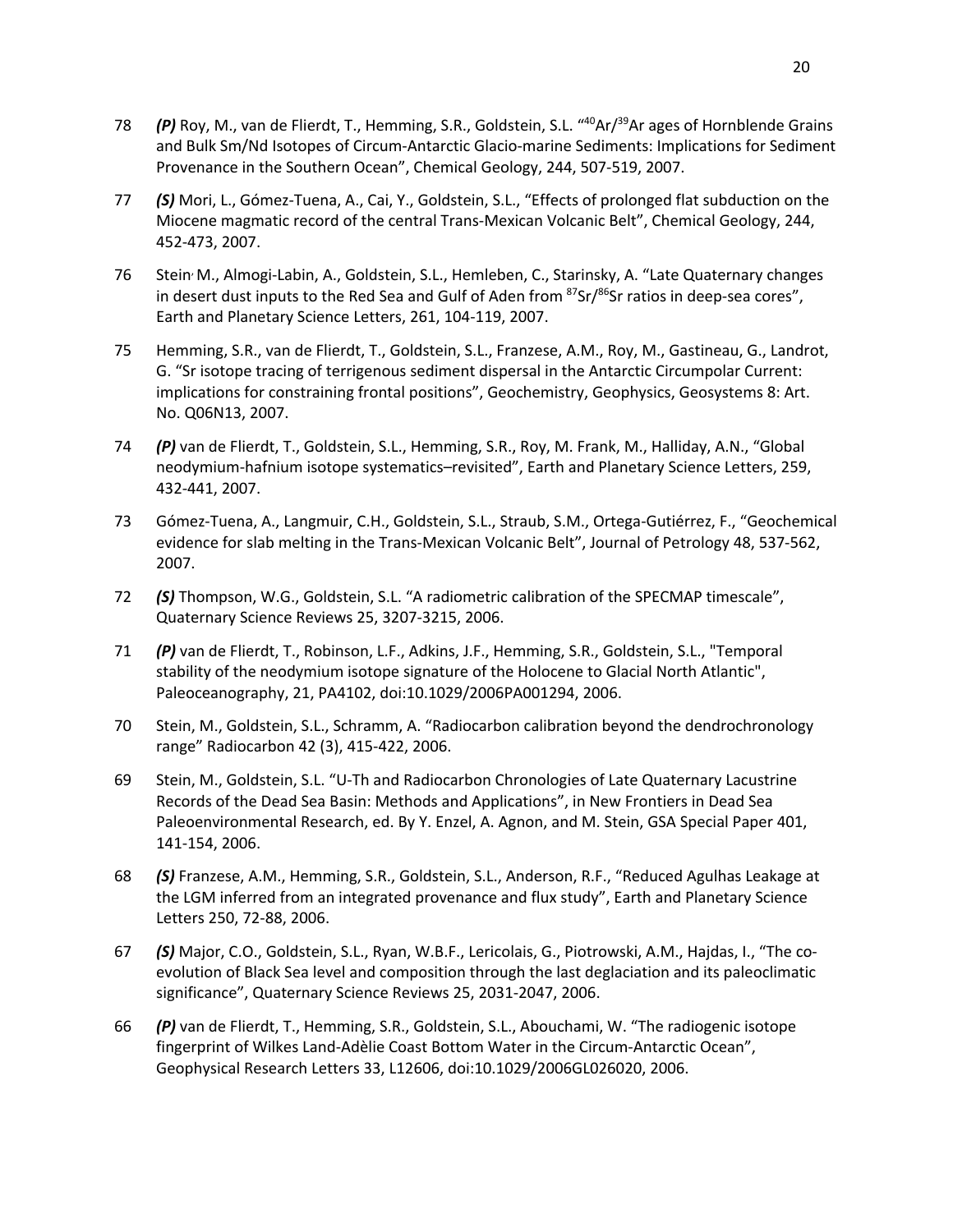- 65 Class, C., Goldstein, S.L., "Evolution of helium isotopes in the Earth's mantle", Nature, 436, 1107- 1112, 2005.
- 64 Class, C., Goldstein, S.L., Kurz, M., Stute, M., Schlosser, P., "Grande Comore Island: a wellcharacterized low <sup>3</sup>He/<sup>4</sup>He plume", Earth and Planetary Science Letters, 233, 391-409, 2005.
- 63 *(S)* Thompson, W.G., Goldstein, S.L. "Open system coral ages reveal persistent suborbital sea-level cycles", Science, 308, 401-404, 2005.
- 62 *(S)* Rutberg, R.L., Goldstein, S.L., Hemming, S.R., Anderson, R.F., "Sr isotope evidence for sources of terrigenous sediment in the SE Atlantic Ocean: increased available Fe for enhanced glacial productivity?", Paleoceanography, 20, PA1018, 2005.
- 61 *(S)* Piotrowski, A.M., Goldstein, S.L., Hemming, S.R., Fairbanks, R.G., "Temporal relationships of carbon cycling and ocean circulation at glacial boundaries", Science 307, 1933-1938, 2005.
- 60 van der Borg, K., Stein, M., de Jong, A.F.M., Waldmann, N., Goldstein, S.L., "Near-zero Delta 14C values at 32 kyr cal BP observed in the high resolution  $^{14}$ C record from U-Th dated sediment of Lake Lisan" Radiocarbon 46, 785-795, 2004.
- 59 *(S)* Donnelly, K.E., Goldstein, S.L., Langmuir, C.H., Spiegelman, M., "Origin of enriched ocean ridge basalts and implications for mantle dynamics", Earth and Planetary Science Letters, 226, 347-366, 2004.
- 58 *(S)* Piotrowski, A.M., Goldstein, S.L., Hemming, S.R., Fairbanks, R.G., "Intensification and variability of ocean thermohaline circulation through the last deglaciation", Earth and Planetary Science Letters 225, 205-220, 2004.
- 57 Prasad, S., Vos, H., Negendank, J.F.W., Waldmann, N., Goldstein, S.L., Stein, M., "Evidence from Lake Lisan of solar influence on decadal to centennial scale climate variability during MIS 2", Geology 32, 581-584, 2004.
- 56 *(S)* Haase-Schramm, A., Goldstein, S.L., Stein, M. "U-Th dating of Lake Lisan aragonite (late Pleistocene Dead Sea) and implications for glacial East Mediterranean climate change", Geochimica et Cosmochimica Acta 68 (5), 985-1005, 2004.
- 55 Goldstein, S.L., Deines, P., Oelkers, E., Rudnick, R.L., Walter, L.M. (the Editors-in-Chief of Chemical Geology), "Standards for publication of isotope ratio and chemical data in Chemical Geology", Chemical Geology 202, 1-4, 2003.
- 54 Goldstein, S.L., Hemming, S.R., "Long-lived Isotopic Tracers in Oceanography, Paleoceanography and Ice Sheet Dynamics", Treatise on Geochemistry, Volume Editor: H. Elderfield; Series Editors: H.D. Holland and K.K. Turekian; Vol. 6, 453-489, 2003.
- 53 *(S)* Gómez-Tuena, A., LaGatta, A.B., Langmuir, C.H., Goldstein, S.L., Ortega-Gutiérrez, F., Carrasco-Núñez, G., "Temporal Control of Subduction Magmatism in the Eastern Trans-Mexican Volcanic Belt: Mantle Sources, Slab Contributions and Crustal Contamination", Geochemistry Geophysics Geosystems 4, 2003GC000524, 2003.
- 52 Michael, P.J. Langmuir, C.H., Dick, H.J.B., Snow, J.E., Goldstein, S.L. Graham, D.W., Lehnert, K., Kurras, G., Mühe, R., Edmonds, H.N. "Magmatic and amagmatic seafloor spreading at the slowest mid-ocean ridge: Gakkel Ridge, Arctic Ocean", Nature 423, 956-961, 2003.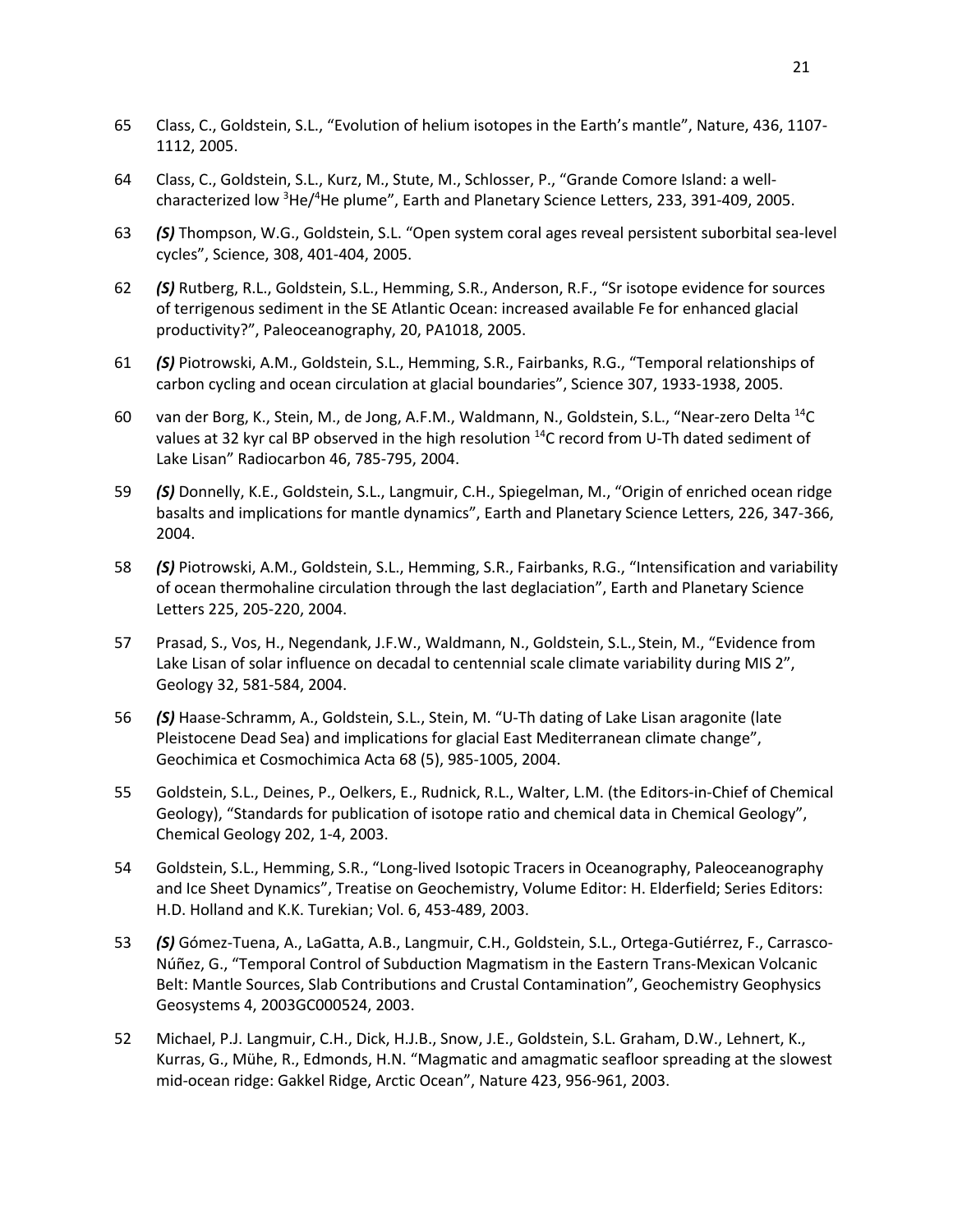- 51 *(S)* Thompson, W.G., Spiegelman, M.W., Goldstein, S.L., Speed, R.C., "An open-system model for U-series age determinations of fossil corals", Earth and Planetary Science Letters 210, 365-381, 2003.
- 50 Ryan, W.B.F., Major, C.O., Lericolais, G., Goldstein, S.L. "Catastrophic flooding of the Black Sea", Annual Reviews of Earth and Planetary Sciences 31, 525-543, 2003.
- 49 *(S)* Bartov, Y., Goldstein, S.L., Stein, M., Enzel, Y., "Catastrophic arid episodes in the Eastern Mediterranean linked with the North Atlantic Heinrich events", Geology 31, 439-442, 2003.
- 48 Soler, A., Canals, A., Goldstein, S.L., Otero, N., Antich, N., Spangenberg, J., "Sulfur and strontium isotope compositions of Llobregat River water, (NE Spain): tracers of natural and anthropogenic chemicals in stream waters", Water Air, and Soil Pollution, 136, 207-224, 2002.
- 47 Tomascak, P.B., Widom, E., Benton, L.D., Goldstein, S.L., Ryan, J.G., "The control of lithium budgets in island arcs", Earth and Planetary Science Letters 196, 227-238, 2002.
- 46 Goldstein, S.L. "Hawaii and hotspots; a window to the deep mantle" in "Earth; Inside and Out", ed. by E. Mathez, New Press. New York, NY, p. 93-99, 2001.
- 45 Stein, M., Goldstein, S.L., Schramm, A. "The status of the radiocarbon time-scale calibration beyond the dendrochronology range", Radiocarbon 42, 415-422, 2000.
- 44 *(S)* Machlus, M., Enzel, Y., Goldstein, S.L., Marco, S., Stein, M., "Reconstruction of low levels in Lake Lisan by correlating fan-delta and lacustrine deposits", Quaternary International 73/74 137- 144, 2000.
- 43 *(S)* Albrecht, A., Goldstein, S.L., "Effects of basement composition and age on magmas across an accreted terrain-Precambrian crust boundary, Sierra Occidental, Mexico", Journal of South American Earth Sciences 13, 255-273, 2000.
- 42 McLennan, S.M., Simonetti, A., Goldstein, S.L., "Nd and Pb isotopic evidence for provenance and post-depositional alteration of the Early Proterozoic Huronian Supergroup, Canada", Precambrian Research 102, 263-268, 2000.
- 41 *(S)* Rutberg, R.L., Hemming, S.R., Goldstein, S.L. "Reduced North Atlantic deep water flux to the glacial Southern Ocean inferred from Nd isotope ratios", Nature 405, 935-938, 2000.
- 40 Rivalenti, G., Mazzucchelli, M., Girardi, V.A.V., Vannucci, R., Barbieri, M.A., Zanetti, A., Goldstein, S.L. "Composition and processes of the mantle lithosphere in northeastern Brazil and Fernando de Noronha: evidence from mantle xenoliths", Contributions to Mineralogy and Petrology 138, 308-325, 2000.
- 39 *(S)* Class, C., Miller, D.M., Goldstein, S.L., Langmuir, C.H., "Distinguishing melt and fluid subduction components in Umnak volcanics, Aleutian arc", Geochemistry Geophysics Geosystems. 1, Art.# 1004, DOI 10.1029.1999GC000010, 2000.
- 38 *(S)* Schramm, A., Stein, M., Goldstein, S.L., "Calibration of the 14C time scale to >40 kyr by 234U- <sup>230</sup>Th dating of sediments from Lake Lisan (last Glacial Dead Sea)", Earth and Planetary Science Letters 175, 27-40, 2000.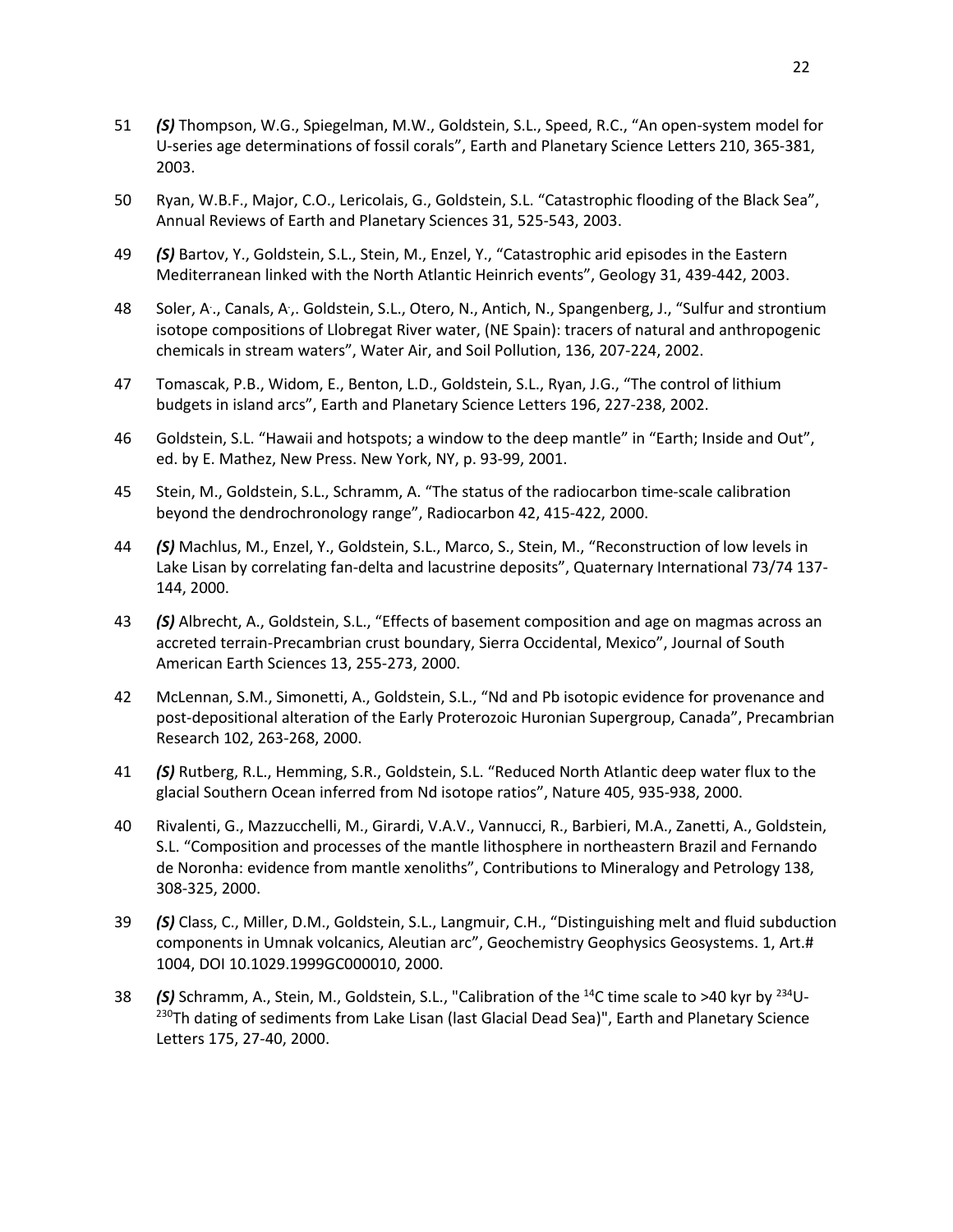- 37 *(P)* Simonetti, A., Goldstein, S.L., Schmidberger, S.S., Viladkar, S.G., "Geochemical and Nd, Pb, and Sr isotope data of Deccan alkaline complexes - inferences on mantle sources and plume lithosphere interaction", Journal of Petrology, 39, 1847-1864, 1998.
- 36 *(S)* Toulkeridis, T., Goldstein, S.L., Clauer, N., Kröner, A., Todt, W., Schidlowski, M., "Sm-Nd, Rb-Sr and Pb-Pb dating of silicic carbonates from the early Archaean Barberton Greenstone Belt, South Africa - Evidence for post-depositional isotopic resetting at low temperature", Precambrian Research 92: 129-144, 1998.
- 35 *(S)* Toulkeridis, T., Clauer, N., Chaudhuri, S., Goldstein, S.L., "Multi-method (K-Ar, Rb-Sr, Sm-Nd) dating of bentonite minerals from the eastern United States" Basin Research 10, 261-270, 1998.
- 34 *(S)* Class, C., Goldstein, S.L., Altherr, R., Batchèlery, P., "The process of plume-lithosphere interaction in the ocean basins-the Grande Comore case", Journal of Petrology, 39, 881-903, 1998.
- 33 Stein, M., Starinsky, A., Katz, A., Goldstein, S.L., Machlus, M., Schramm, A., "Sr-isotopic, chemical and sedimentological evidence for the evolution of Lake Lisan and the Dead Sea", Geochimica et Cosmochimica Acta 61, 3975-3992, 1997.
- 32 *(P)* Abouchami, W., Goldstein, S.L., Galer, S.J.G., Eisenhauer, A., Mangini, A., "Secular changes of Pb and Nd isotopes in Central Pacific seawater as recorded by a Mn crust", Geochimica et Cosmochimica Acta 61, 3957-3974, 1997.
- 31 *(S)* Class, C., Goldstein, S.L., "Plume-lithosphere interactions in the oceans: constraints from the source mineralogy", Earth and Planetary Science Letters 150, 245-260, 1997.
- 30 Goldstein, S.L., Arndt, N.T., Stallard, R.F., "The history of a continent from U-Pb ages of zircons from Orinoco river sand and Sm-Nd isotopes in Orinoco basin river sediments", Chemical Geology 139, 271-286, 1997.
- 29 Albarède, F., Goldstein, S.L., Dautel, D., The neodymium isotopic composition of manganese nodules from the Southern and Indian oceans, the global oceanic neodymium budget, and their bearing on the deep ocean circulation, Geochimica et Cosmochimica Acta 61, 1277-1291, 1997.
- 28 Stein, M., Goldstein, S.L., "From plume head to continental lithosphere in the Arabian-Nubian Shield", Nature 382, 773-778, 1996.
- 27 *(S)* Haase, K.M., Devey, C.W., Goldstein, S.L., "The location and dynamics of the Easter mantle plume", Nature 382, 344-346, 1996.
- 26 Stegmann, W., Goldstein, S.L., Georgieff, M., "Determination of isotope enrichments of magnesium in microwave digested biological samples by thermal ionization mass spectrometry using a direct loading technique", The Analyst 121, 901-904, 1996.
- 25 *(S)* Rehkämper, M., Gärtner, M., Galer, S.J.G., Goldstein, S.L., "Separation of Ce from other rare earth elements with application to Sm-Nd and La-Ce chronometry", Chemical Geology 129, 201- 208, 1996.
- 24 *(S)* Class, C., Goldstein, S.L., Galer, S.J.G., "Discussion of 'Temporal evolution of the Kerguelen plume: geochemical evidence from ~38 to 82 Ma lavas forming the Ninetyeast Ridge' by F.A. Frey and D. Weis", Contributions to Mineralogy and Petrology 124, 98-103, 1996.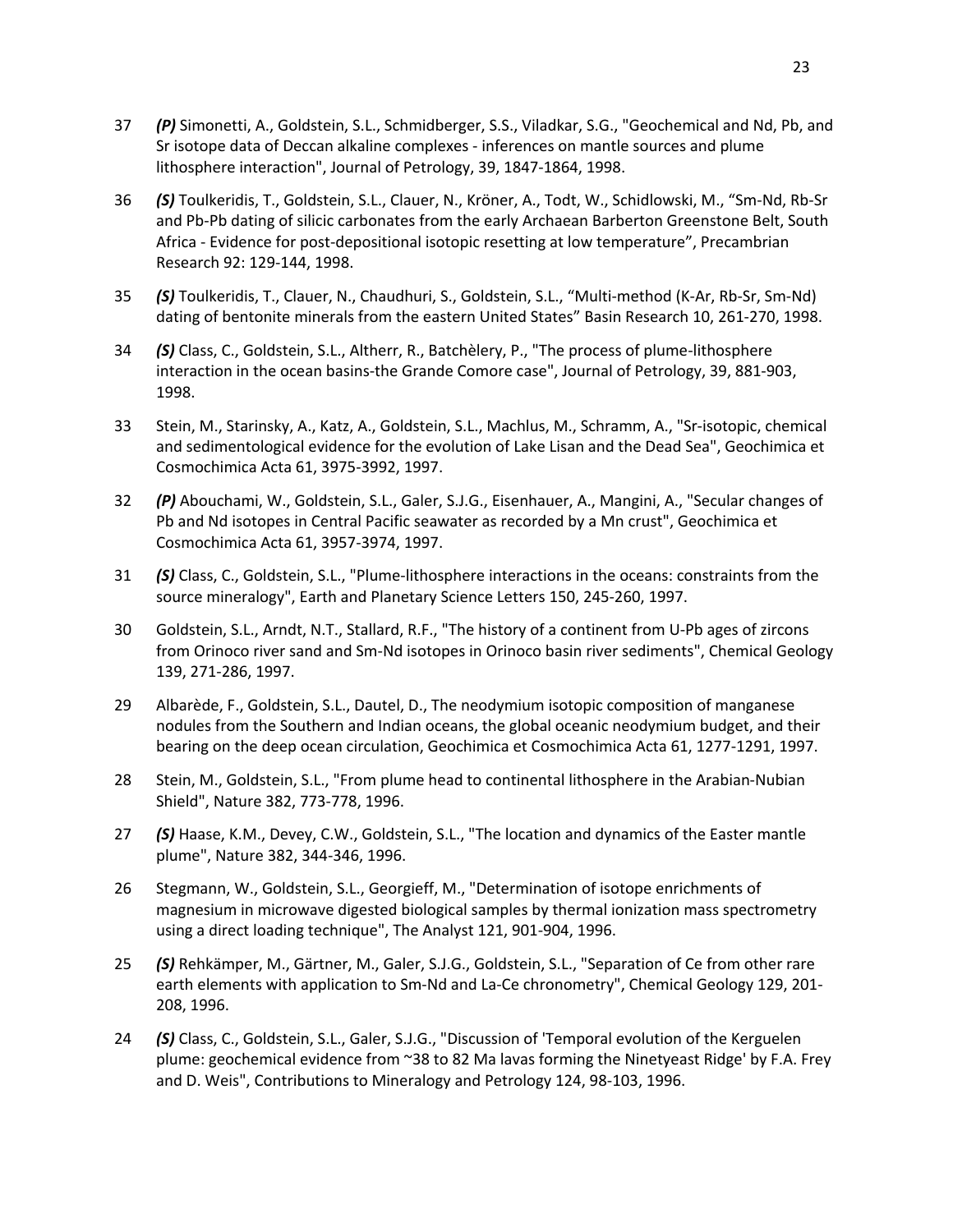- 23 Galer, S.J.G., Goldstein, S.L., "Influence of accretion on lead in the Earth", in "Earth Processes: Reading the Isotopic Code", AGU Geophys. Monograph 95, 75-98, A. Basu and S. Hart, eds., 1996.
- 22 Chauvel, C., Goldstein, S.L., Hofmann, A.W., "Hydration and dehydration of oceanic crust control Pb evolution in the mantle", Chemical Geology 126, 65-75, 1995.
- 21 *(P)* Abouchami, W., Goldstein, S.L., "A Pb isotopic study of Circum-Antarctic manganese nodules", Geochimica et Cosmochimica Acta 59, 1809-1820, 1995.
- 20 *(S)* Barling, J., Goldstein, S.L., Nicholls, I.A., "Geochemistry of Heard Island (southern Indian Ocean): characterisation of an enriched mantle component and implications for the enrichment of the sub-Indian Ocean mantle", Journal of Petrology 35, 1017-1053, 1994.
- 19 *(S)* Miller, D.M., Goldstein, S.L., Langmuir, C.H., "Cerium/lead and lead isotope ratios in arc magmas and the enrichment of lead in the continents", Nature 368, 514-520, 1994.
- 18 *(S)* Toulkeridis, T., Goldstein, S.L., Clauer, N., Kröner, A., Lowe, D.R., "Sm-Nd dating of Fig Tree clay minerals of the Barberton Greenstone Belt, South Africa, Geology 22, 199-202, 1994.
- 17 Aharon, P., Goldstein, S.L., Wheeler, C.W., Jacobson, G., "Sea-level events in the South Pacific linked with the Messinian salinity crisis", Geology 21, 771-775, 1993.
- 16 *(S)* Class, C., Goldstein, S.L., Galer, S.J.G., D. Weis, "Young formation age of a mantle plume source", Nature 362, 715-721, 1993.
- 15 Albarède, F., Goldstein, S.L., "A world map of Nd isotopes in seafloor ferromanganese deposits", Geology 20, 761-763, 1992.
- 14 *(S)* Miller, D.M., Langmuir, C.H., Goldstein, S.L., Frank, A., "The importance of parental magma composition to calc-alkaline and tholeiitic evolution: evidence from Umnak Island in the Aleutians", Journal of Geophysical Research 97, 321-344, 1992.
- 13 Galer, S.J.G., Goldstein, S.L., "Early mantle differentiation and its thermal consequences", Geochimica et Cosmochimica Acta, 55, 227-239, 1991.
- 12 *(S)* Barling, J., Goldstein, S.L., "Extreme isotopic variations in Heard Island lavas and the nature of mantle reservoirs", Nature, 348, 59-62, 1990.
- 11 *(S)* Loock, G., McDonough, W.M., Goldstein, S.L., Hofmann, A.W., "Isotopic compositions of basaltic glasses from the Lau Basin", Marine Mining, 9, 235-245, 1990.
- 10 *(P)* Rudnick, R.L., Goldstein, S.L., "The Pb isotopic compositions of lower crustal xenoliths and the evolution of lower crustal Pb", Earth and Planetary Science Letters, 98, 192-207, 1990.
- 9 Galer, S.J.G., Goldstein, S.L., O'Nions, R.K., "Limits on chemical and convective isolation in the Earth's interior", Chemical Geology 75, 257-290, 1989.
- 8 Arndt, N.T., Goldstein, S.L., "An open boundary between lower continental crust and mantle: its role in crust formation and crustal recycling", Tectonophysics, 161, 201-212, 1989.
- 7 Goldstein, S.L., "Decoupled evolution of Nd and Sr isotopes in the continental crust and the mantle", Nature 336, 733-738, 1988.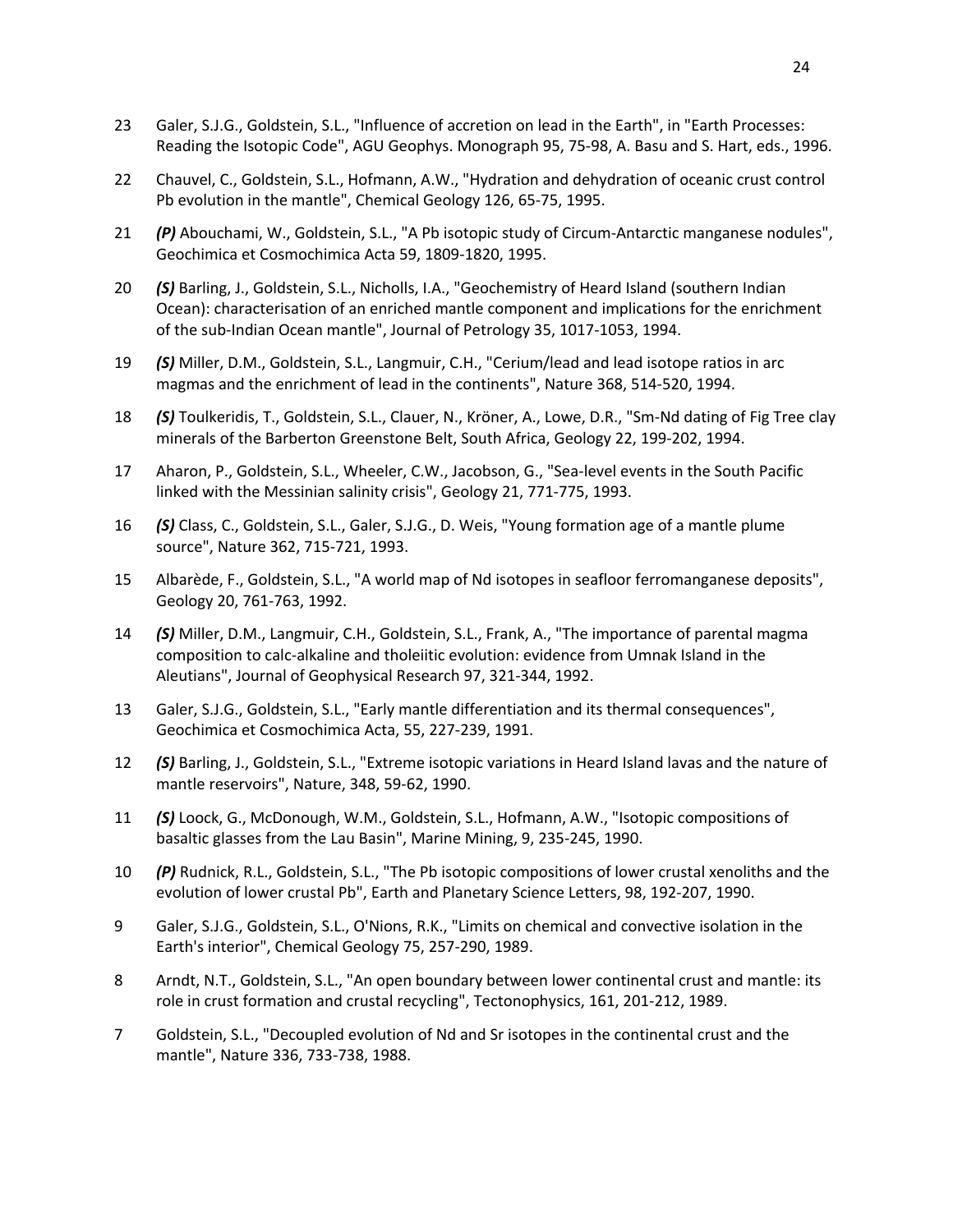- 6 Arndt, N.T., and Goldstein, S.L., "Use and abuse of crust formation ages", Geology 15, 893-895, 1987.
- 5 Frost, C.D., O'Nions, R.K., Goldstein, S.L., "Mass balance for Nd in the Mediterranean Sea", Chemical Geology 55, 45-50, 1986.
- 4 Goldstein, S.L., O'Nions, R.K., Hamilton, P.J., "A Sm-Nd isotopic study of atmospheric dusts and particulates from major river systems", Earth and Planetary Science Letters 70, 221-236, 1984.
- 3 Zindler, A., Staudigel, H., Hart, S.R., Endres, R., Goldstein, S., "Nd and Sr isotopic study of a mafic layer from the Ronda ultramafic complex", Nature 304, 226-230, 1983.
- 2 Zindler, A. Jagoutz, E., Goldstein, S., "Nd, Sr, and Pb isotopic systematics of a three-component mantle: a new perspective", Nature 298, 519-523, 1982.
- 1 Goldstein, S.L., O'Nions, R.K., "Nd and Sr isotopic relationships in pelagic clays and ferromanganese deposits", Nature 292, 324-327, 1981.

## **Manuscripts in review or revision:**

- 169 Hofmann, A.W., Class, C. , Goldstein, S.L., "Size and composition of the MORB+OIB mantle reservoir ", Geochemistry, Geophysics, Geosystems, in revision.
- 170 Wu, Y. Pena, L.D., Goldstein, S.L., Anderson, R.F., Hartman, A.E., Bolge, L.L., Basak, C., Rijkenberg, M,J,A., de Baar, H.J.W., "Assessing neodymium isotopes as an ocean circulation tracer in the Southwest Atlantic", Earth and Planetary Science Letters, in revision.
- 171 Pasquier, B., Hines, S.K.V., Liang, H., Wu, Y., Goldstein, S. L., and John, S.G., "GNOM v1.0: An optimized steady-state model of the modern marine neodymium cycle", Geoscientific Model Development, in revision.
- 172 Koffman, B.G., Saylor, P., Zhong, R., Sethares, L., Yoder, M.F., Hanschka, L., Methven, T., Yue Cai, Y., Bolge, L., Longman, J., Goldstein, S.L., Osterberg, E.C.; "Pervasive deposition of East Asian dust and pollution aerosols in the western Arctic", Nature Communications, submitted.

## **Data Sets Submitted to Repositories:**

- 8 Goldstein, S. L., Pinedo-Gonzalez, P., Wu, Y. (2021) Dissolved REE concentrations from the US GEOTRACES Arctic cruise (GN01, HLY1502) from August to October 2015. Biological and Chemical Oceanography Data Management Office (BCO-DMO). doi:10.26008/1912/bco-dmo.835533.1
- 7 Yehudai, M., Goldstein, S. L., Pena, L. D., Kim, J., Jaume-Seguí, M., Knudson, K. P., Bolge, L., Bickert, T., (2021). Nd isotope ratios from ODP Leg 154, Site 926 in the deep Equatorial Atlantic over the last 1.5 Myr, Version 1.0. Interdisciplinary Earth Data Alliance (IEDA). https://doi.org/10.26022/IEDA/111588.
- 6 Kim, J., Goldstein, S. L., Pena, L. D., Jaume-Seguí, M., Knudson, K., Yehudai, M., Bolge, L., (2021). Nd isotope ratios from DSDP Site 607 in the deep North Atlantic over the last 1.5 Myr, Version 1.0. Interdisciplinary Earth Data Alliance (IEDA). https://doi.org/10.26022/IEDA/111576.